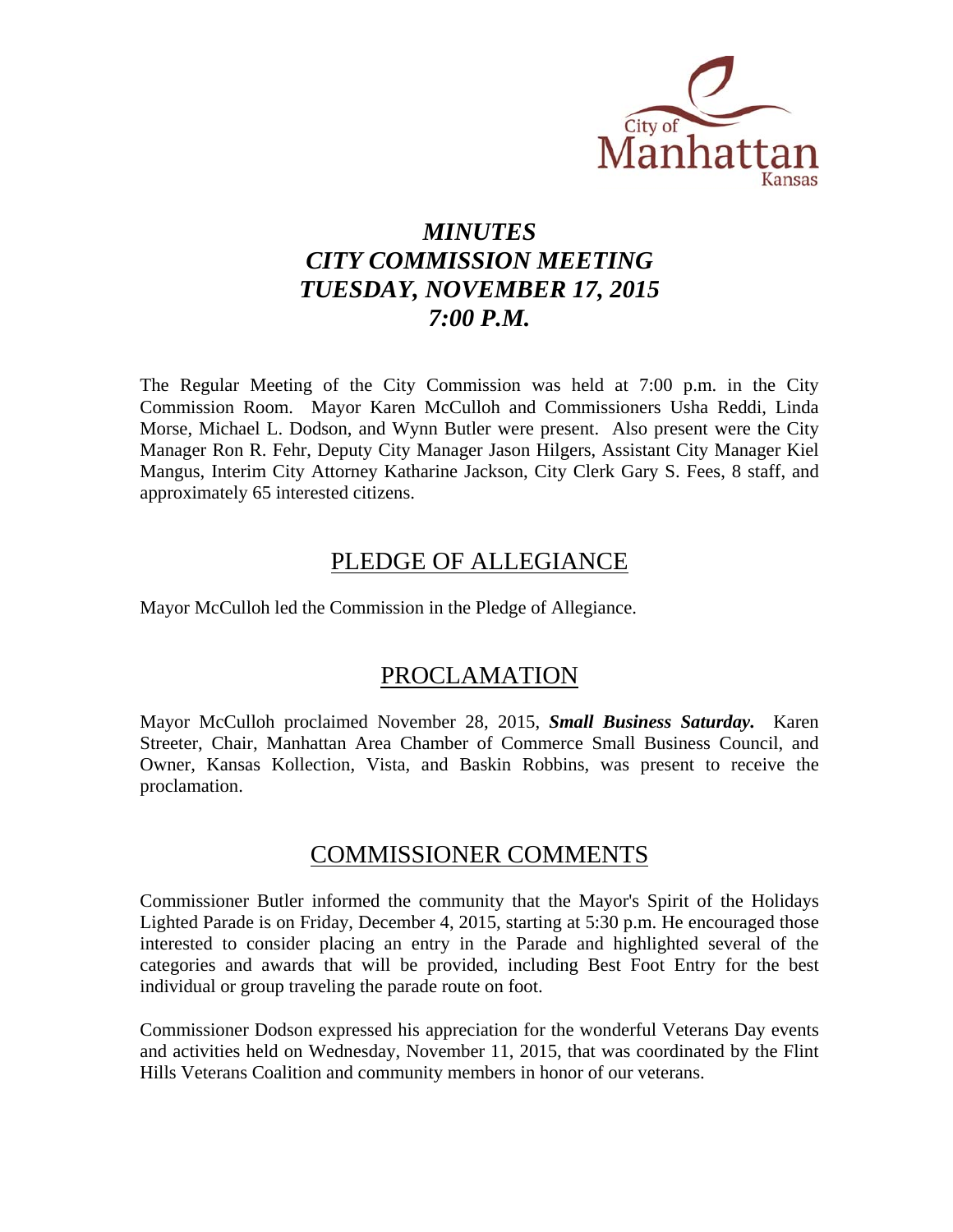## COMMISSIONER COMMENTS *(CONTINUED)*

Commissioner Morse encouraged citizens to shop locally and appreciated the Small Business Saturday proclamation.

Commissioner Reddi informed the community that it was nice to have the Veterans Day activities and Choral Festival at Peace Memorial Auditorium. She encouraged citizens to consider the upcoming art and essay contest for the Martin Luther King, Jr. events this year and to view their website for additional information.

Mayor McCulloh provided additional information on the Mayor's Spirit of the Holidays Lighted Parade and the Tree Lighting Ceremony on Friday, December 4, 2015, and highlighted the marching bands that will be participating this year. She thanked Commissioner Butler for decorating the fire truck for the Veterans Day Parade and for the upcoming Mayor's Spirit of the Holidays Lighted Parade. She encouraged citizens to join the Flint Hills Breadbasket for a community Thanksgiving dinner at Old Chicago, at their new location on corner of Kimball Avenue and Vanesta Drive, from 11:00 a.m. to 2:00 p.m.

## CONSENT AGENDA

(\* denotes those items discussed)

## **MINUTES**

The Commission approved the minutes of the Regular City Commission Meeting held Tuesday, November 3, 2015.

## **CLAIMS REGISTER NO. 2804**

The Commission approved Claims Register No. 2804 authorizing and approving the payment of claims from October 28, 2015, to November 10, 2015, in the amount of \$3,897,364.88.

## **LICENSES**

The Commission approved a **Merchant Guard Agency** License for calendar year 2016 for G4S Secure Solutions (USA) Inc., 1100 Main Street, Suite 1340, Kansas City, Missouri; and VendTech Enterprise, LLC, 250 N Rock Road, Suite 360, Wichita, Kansas; a **Tree Maintenance** License for calendar year 2016 for Blueville Nursery, Inc., 4539 Anderson Avenue; Brinker Tree Care, Inc., 2907 Jacque Circle; Hummel Tree Service, Inc., 601 Pottawatomie Avenue; Three Men Tree Service, 255 Ridge Drive; Tree Man-MHK, 2104 Fox Meadows; and Wright Tree Service, Inc., 5930 Grand Avenue, West Des Moines, Iowa; and an annual **Cereal Malt Beverages Off-Premises** License for Dillons #15, 130 Sarber Lane; and Kwik Shop #733, 1337 Anderson Avenue.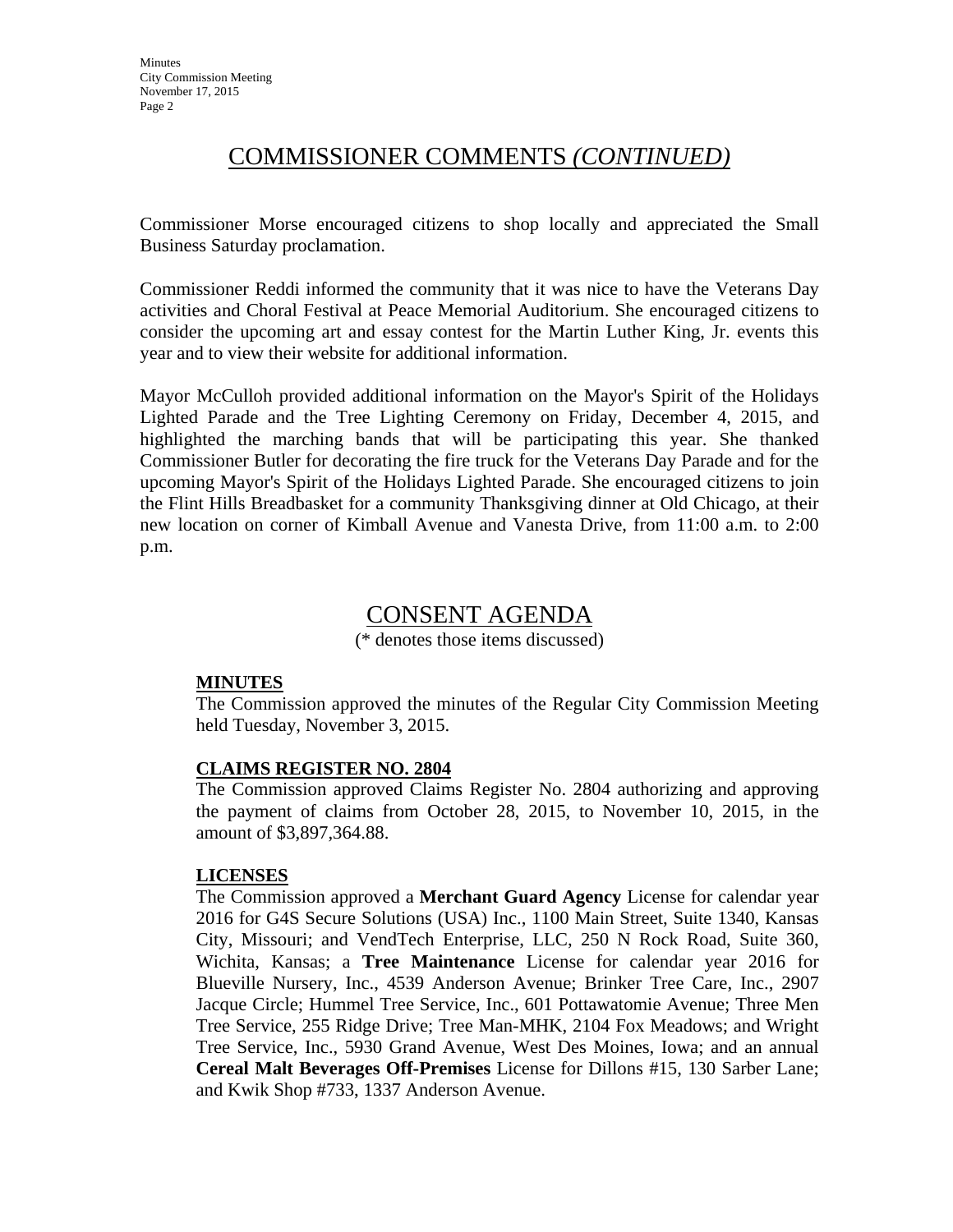## **\* ORDINANCE NO. 7176 – ISSUE – GENERAL OBLIGATION BONDS SERIES 2015-A**

Ron Fehr, City Manager, provided an update on the results of the bond sale, Series 2015-A and Series 2015-B. He also highlighted the results of the temporary note sale, Series 2015-05 and 2015-06, held on November 17, 2015.

The Commission approved Ordinance No. 7176 issuing \$5,930,000.00 in general obligation refunding and improvement bonds (Series 2015-A) to finance eight (8) special assessment projects *(Western Hills Addition, Unit Fourteen – Sanitary Sewer (SS1208), Street (ST1210), and Water (WA1209); Bellerive Addition – Street (ST112) and Water (WA1113); and Candlewood Inn & Suites Parking Lot (Downtown Entertainment District, Unit Three, Lot 1) – Sanitary Sewer (SS1205), Street (ST1208), and Water (WA1206))* and refund general obligation bond Series 2005-A, 2005-B, and 2005-C.

## **\* RESOLUTION NO. 111715-A – DELIVERY OF GENERAL OBLIGATION BONDS SERIES NO. 2015-A**

Ron Fehr, City Manager, provided an update on the results of the bond sale, Series 2015-A and Series 2015-B. He also highlighted the results of the temporary note sale, Series 2015-05 and 2015-06, held on November 17, 2015.

The Commission approved Resolution No. 111715-A authorizing delivery of the Series 2015-A bonds to the low bidder, Hutchinson, Shockey, Erley, & Co., of Chicago, Illinois.

## **\* ORDINANCE NO. 7177 – ISSUE – GENERAL OBLIGATION REFUNDING BONDS SERIES NO. 2015-B**

Ron Fehr, City Manager, provided an update on the results of the bond sale, Series 2015-A and Series 2015-B. He also highlighted the results of the temporary note sale, Series 2015-05 and 2015-06, held on November 17, 2015.

The Commission approved Ordinance No. 7177 issuing \$5,290,000.00 in general obligation refunding bonds (Series 2015-B) to refund Series 2006-A and 2007-A.

## **\* RESOLUTION NO. 111715-B – DELIVERY OF GENERAL OBLIGATION REFUNDING BOND SERIES 2015-B**

Ron Fehr, City Manager, provided an update on the results of the bond sale, Series 2015-A and Series 2015-B. He also highlighted the results of the temporary note sale, Series 2015-05 and 2015-06, held on November 17, 2015.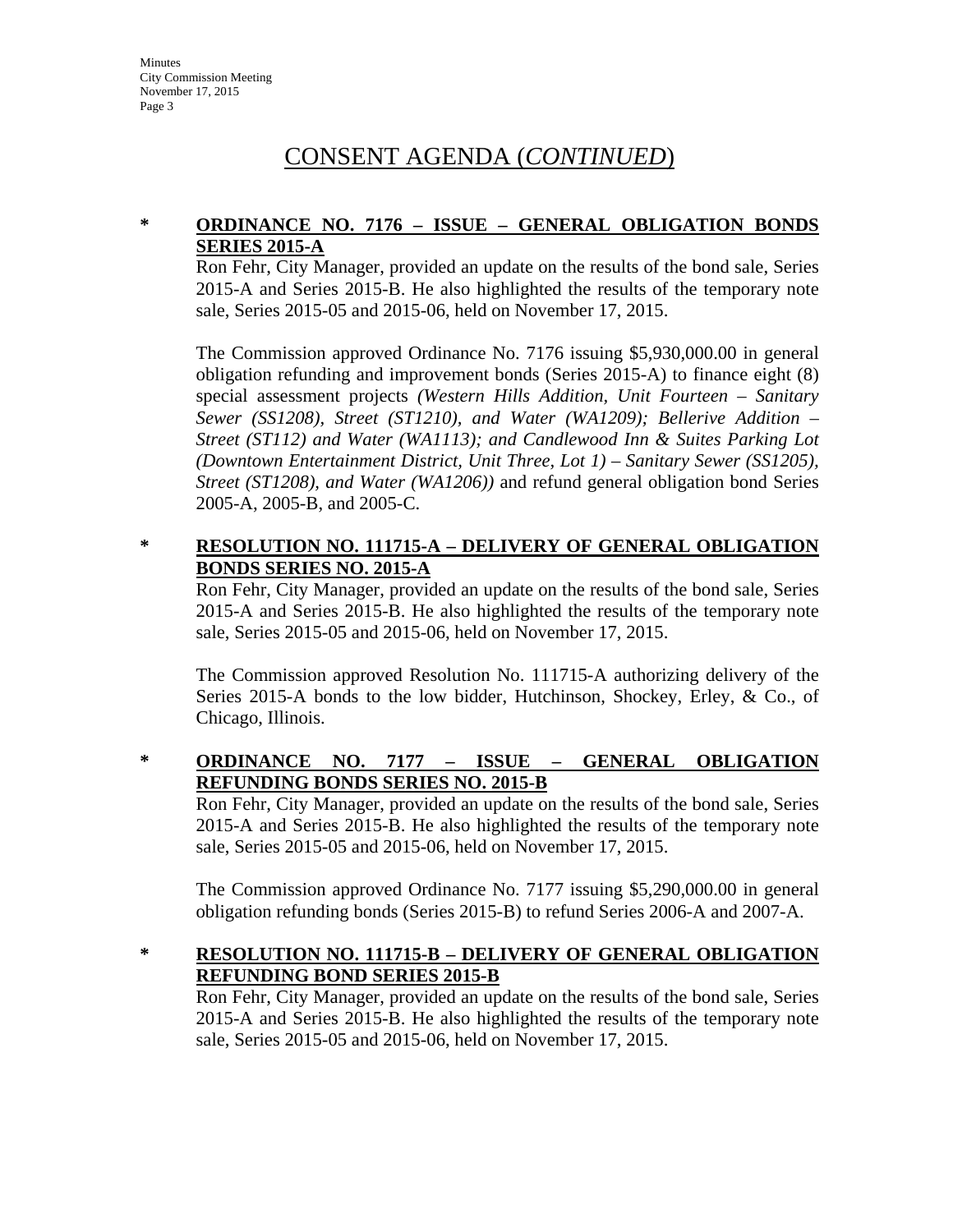## **\* RESOLUTION NO. 111715-B – DELIVERY OF GENERAL OBLIGATION REFUNDING BOND SERIES 2015-B** *(CONTINUED)*

The Commission approved Resolution No. 111715-B authorizing delivery of the Series 2015-B bonds to the low bidder, FTN Financial Capital Markets, of New York, New York.

### **ORDINANCE NO. 7178 – ESTABLISH – SCENIC CROSSING TRANSPORTATION DEVELOPMENT DISTRICT (TDD)**

The Commission approved Ordinance No. 7178 establishing the Scenic Crossing Transportation Development District (TDD).

## **\* FIRST READING – AMEND – WATER RATES**

Commissioner Butler stated there is a surcharge on the monthly water bill of \$0.85 to cover the expenses associated with the mandatory membership in the Kansas One Call program for the location of underground utilities.

Ron Fehr, City Manager, provided additional information on the item.

The Commission approved first reading of an ordinance amending applicable sections of Chapter 32 of the Code of Ordinances to increase water rates by 3% and the Kansas One Call Fee to \$0.85, as recommended, and to clarify the water rates and connection fees to be paid for facilities owned by Kansas State University, effective January 1, 2016.

## **\* FIRST READING – AMEND – SEWER RATES**

Ron Fehr, City Manager, provided additional information on the item. He also highlighted the Sewer Fund projections and rates.

The Commission approved first reading of an ordinance amending applicable sections of Chapter 32 of the Code of Ordinances to increase sewer rates by 3% as recommended, to clarify the sewer rates and connection fees to be paid for facilities owned by Kansas State University and to clarify the basis for allowing for the reduction of sewer use charges for non-residential users, effective January 1, 2016.

### **\* FIRST READING – AMEND – NO PARKING ANYTIME AND WHITE ZONE PARKING – NORTH DELAWARE AVENUE**

Ron Fehr, City Manager, responded to questions from the Commission and provided clarification on the proposed parking amendment and restrictions.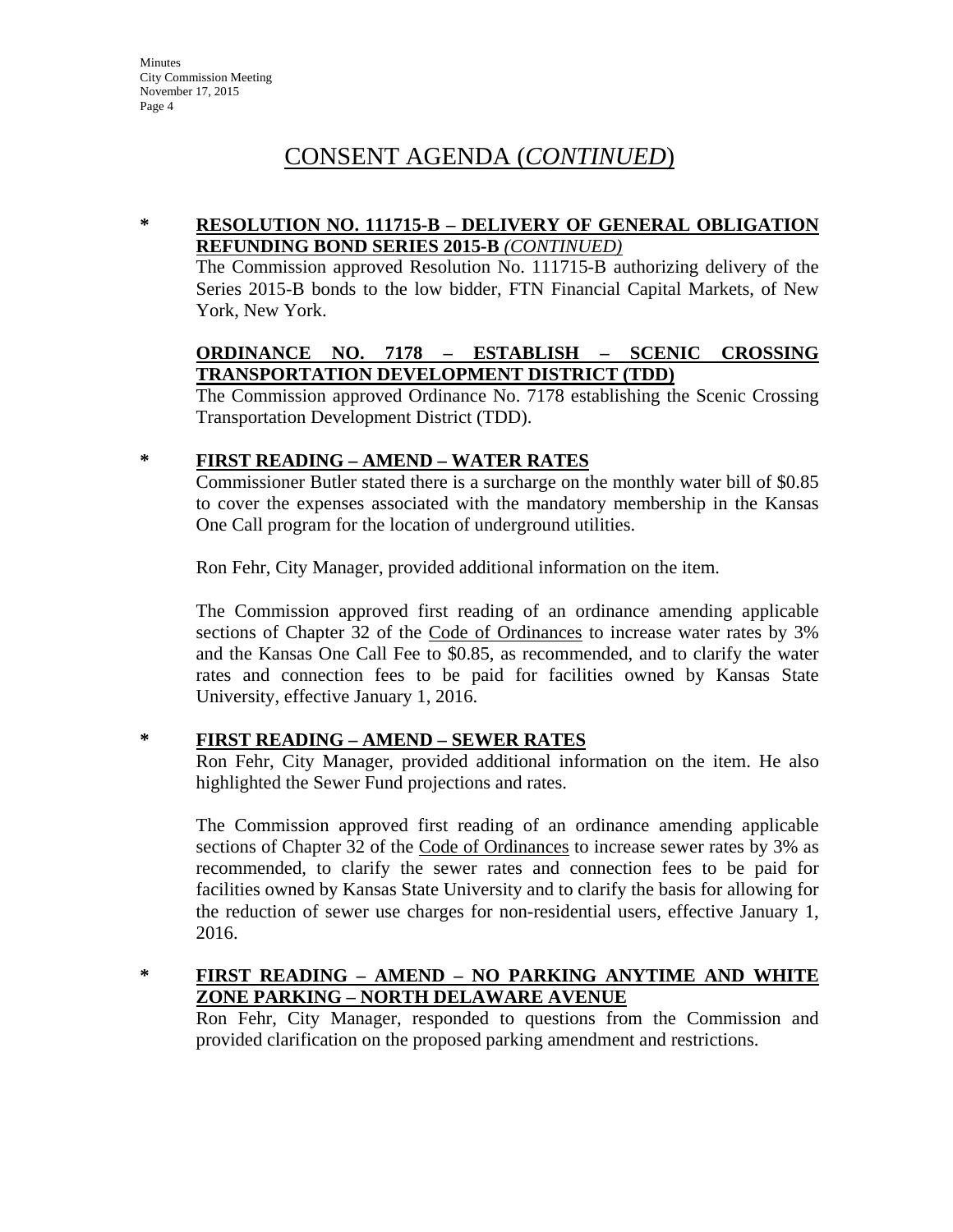### **\* FIRST READING – AMEND – NO PARKING ANYTIME AND WHITE ZONE PARKING – NORTH DELAWARE AVENUE** *(CONTINUED)*

The Commission approved first reading of an ordinance amending Chapter 31 of the Code of Ordinances to include additional "No Parking Any Time" zones and an ordinance amending sections of the "White Zone Parking" to include sections along North Delaware Avenue from Sunset Avenue to Sunset Lane intersection.

### **\* RESOLUTION NO. 111715-C – ISSUE – TEMPORARY NOTE SERIES NO. 2015-05**

Ron Fehr, City Manager, provided an update on the results of the temporary note sale, Series 2015-A and Series 2015-B. He also highlighted the results of the temporary note sale, Series 2015-05 and 2015-06, held on November 17, 2015.

The Commission approved accepting the best bid for selling the notes from Hutchinson, Shockey, Erley & Co., of Chicago, Illinois, and approved Resolution No. 111715-C issuing Temporary Note Series No. 2015-05 in the amount of \$2,335,000.00 to finance three (3) capital improvement projects (*Blue Township Waterline Extension (CIP #WA037P/WA1307), Utility Garage Facility (SS1419), and US 24 and Leavenworth Street Improvement Project (ST1207))*.

### **\* RESOLUTION NO. 111715-D – ISSUE – TEMPORARY NOTE SERIES NO. 2015-06**

Ron Fehr, City Manager, provided an update on the results of the temporary note sale, Series 2015-A and Series 2015-B. He also highlighted the results of the temporary note sale, Series 2015-05 and 2015-06, held on November 17, 2015.

Ron Fehr, City Manager, responded to questions from the Commission regarding the funding for the Fixed Base Operator (FBO) facility and the annual debt service that would be paid by the tenant, Kansas Air Center. He also provided information on the Airport Terminal, Phase II, Car Rental portion that would be funded by the Bond and Interest Fund.

The Commission approved accepting the best bid for selling the notes from Piper Jaffray & Co., of Chicago, Illinois, and approved Resolution No. 111715-D issuing Taxable Temporary Note Series No. 2015-06 in the amount of \$1,535,000.00 to finance two (2) capital improvement projects (*Fixed Base Operations Facility (AP1501) and Airport Terminal, Phase II (Car Rental Portion-CIP #AP035P)).*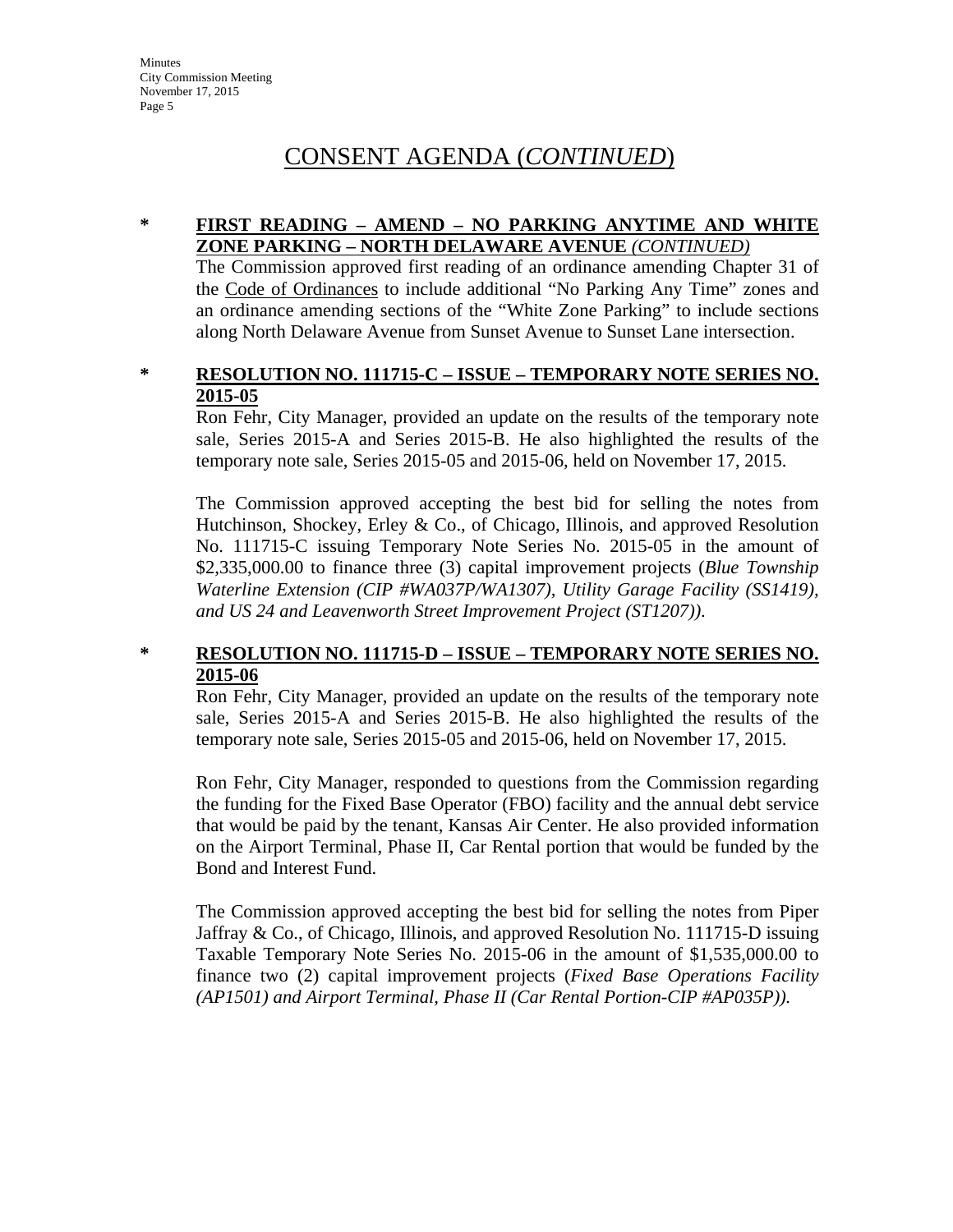## **AWARD CONTRACT – WASTEWATER TREATMENT PLANT DOOR AND FRAME REPLACEMENT (SS1506)**

The Commission awarded a construction contract in the amount of \$66,066.00 to RM Baril General Contractors, of Manhattan, Kansas, and authorized the Mayor and City Clerk to execute the construction contract for the Wastewater Treatment Plant Door and Frame Replacement project (SS1506), to be paid from the Wastewater Fund.

## **AWARD CONTRACT – CDBG HOUSING REHABILITATION PROGRAM – 205 CEDAR DRIVE**

The Commission accepted the bids for 205 Cedar Drive; awarded the bid to the lowest responsible bidder Ben Kitchens Painting Co., Inc., of Junction City, Kansas, in the amount of \$11,600.00; authorized the Mayor and City Clerk to enter into agreements with the contractor and property owner for expenditure of CDBG Housing Rehabilitation funds; and authorized City Administration to approve any necessary change orders.

## **PURCHASE – DUAL PURPOSE SIGN/STENCIL MARKING TRUCK (CIP #TR028E)**

The Commission authorized City Administration to purchase a Dual Purpose Sign/Stencil Marking Truck (CIP #TR028E) in the amount of \$94,639.00 from Shawnee Mission Ford, of Shawnee, Kansas.

## **LEASE PURCHASE AGREEMENT - DUAL PURPOSE SIGN/STENCIL MARKING TRUCK (CIP #TR028E)**

The Commission authorized the Mayor and/or City Clerk to execute a lease purchase agreement for Dual Purpose Sign/Stencil Marking Truck (CIP #TR028E).

## **BOARD APPOINTMENTS**

The Commission approved appointments by Mayor McCulloh to various boards and committees of the City.

## *Bicycle and Pedestrian Advisory Committee*

Appointment of Adam Inman, 4000 Lindsey Drive, to a three-year Pottawatomie County term. Mr. Inman's term begins immediately and will expire October 31, 2018.

## *Board of Zoning Appeals*

Re-appointment of LaBarbara James Wigfall, 2602 Georgetown Place, to a three-year term. Ms. Wigfall's term will begin January 1, 2016, and will expire December 31, 2018.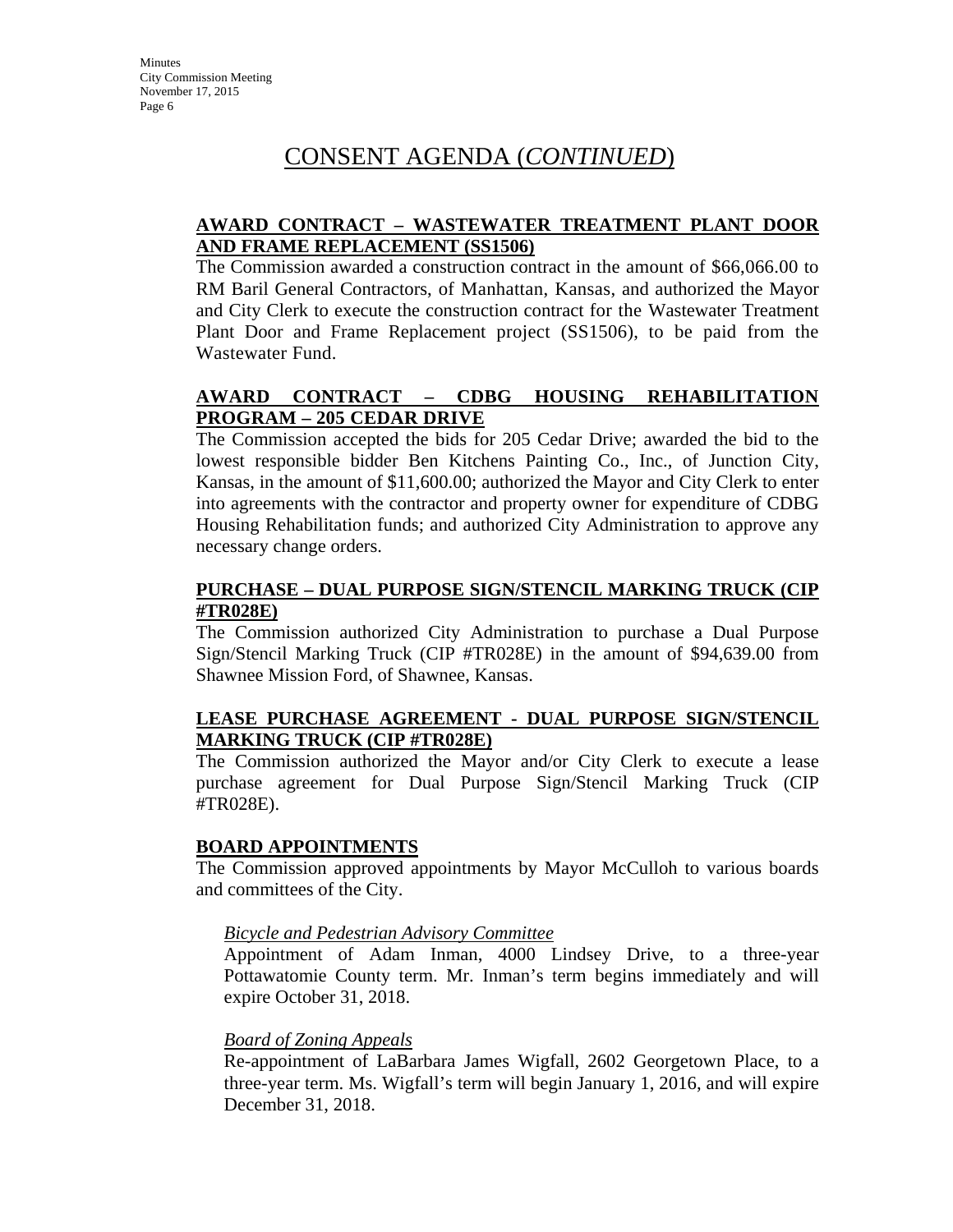After discussion and comments from the Commission, Commissioner Reddi moved to approve the consent agenda. Commissioner Morse seconded the motion. On a roll call vote, motion carried 5-0.

## GENERAL AGENDA

### **FIRST READING - DOWNZONE - 142 PARCELS LOCATED EAST OF CITY PARK**

Eric Cattell, Assistant Director for Planning, presented background information and an overview of the item. He highlighted a map of the East City Park neighborhood; presented the area identified in the Comprehensive Plan and area proposed for rezoning; provided information on the items considered and identified for the downzoning; discussed building permit trends east of City Park from 2003 to 2015; provided a map of structure types in 2014 and permit distribution from 2003 to 2015, the percentage of owner occupancy in 2000 and 2015 for east and west of City Park tenancy, the zoning and nonconforming uses, a map showing the east City Park area proposed for rezoning and the number of dwellings, and a map showing non-conformities created by the east City Park downzone; discussed the rezoning to a R-1 District; outlined legally nonconforming uses; and highlighted the rezoning process and timeline. He informed the Commission that the protest petitions filed within the statutory period following the Manhattan Urban Area Planning Board's public hearing on the item were reviewed by City Administration and determined that the valid verifiable signatures represent 16.73% of the land area proposed to be rezoned; however, it did not meet the statutory 20% of the land area necessary in order to require a super-majority of the Commission to approve the rezoning and recommendation from the Manhattan Urban Area Planning Board. He stated that a memorandum from Katie Jackson, Interim City Attorney, is in the City Commission meeting packet regarding the protest petition for the East City Park downzoning. He also stated that the City received two citizen petitions that were in support of the proposed rezoning, but said that these petitions are not statutory petitions and do not affect the number of votes required to approve or disapprove the proposed rezoning. He then responded to questions regarding grandfather letters and the map of the proposed area to be downzoned.

Mayor McCulloh opened the public comments.

Richard Hill, representing the landlords of Manhattan, 3513 Stagecoach Drive, asked about the process to establish legal nonconforming properties and provided information on prior zoning changes. He informed the Commission that he was told the City of Manhattan does not issue legal nonconforming letters or certificates, so he contacted and provided examples of what the City of Junction City, the City of Topeka, and the City of Lawrence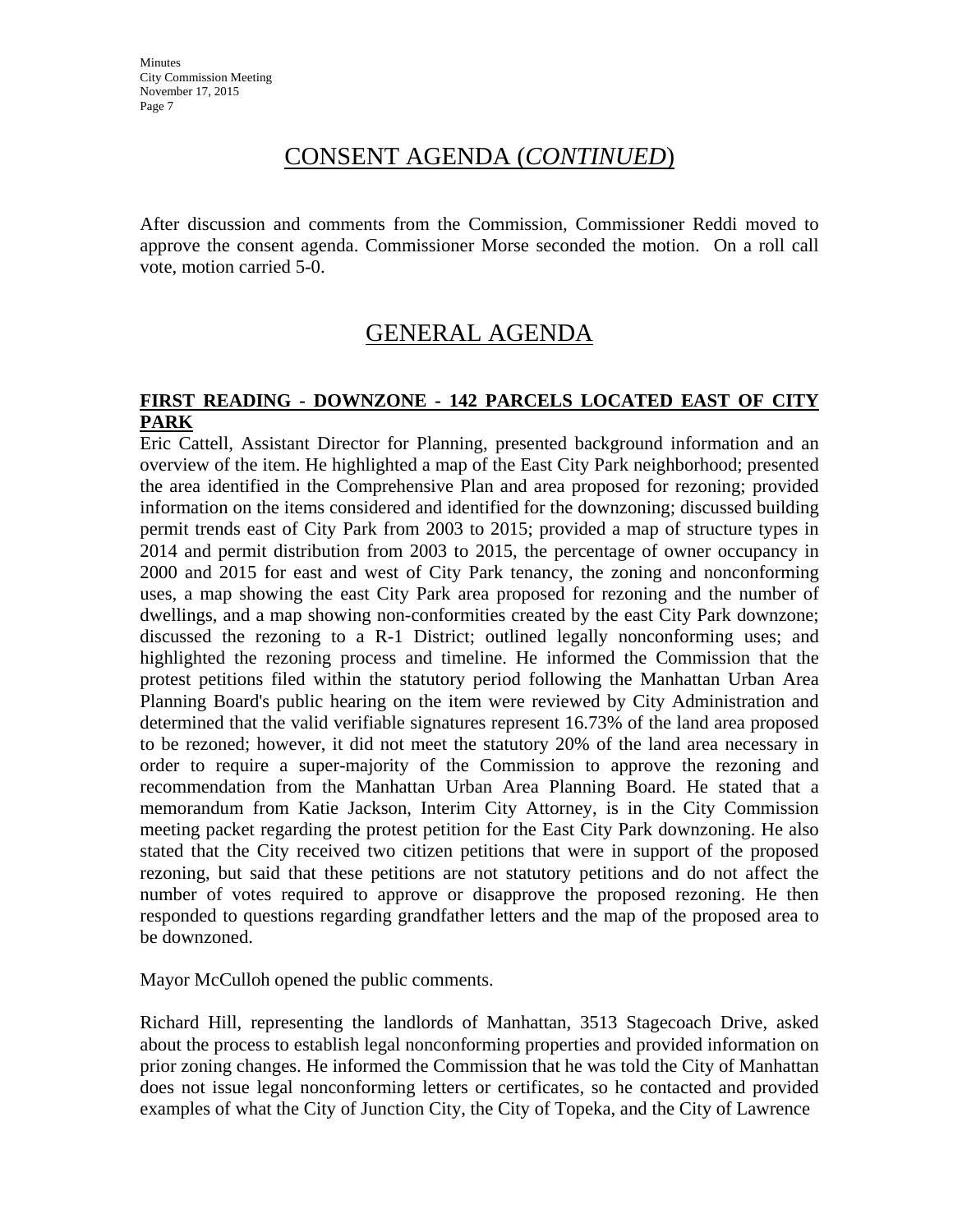#### **FIRST READING – DOWNZONE - 142 PARCELS LOCATED EAST OF CITY PARK** *(CONTINUED)*

provides to property owners. He stated that if you talk with a realtor or an appraiser, they will tell you that downzoning an area will also downzone the property's value and in so doing could result in a possible lawsuit. He stated that the purpose of the downzoning is not for the betterment of the general public, but applies to a small number of individuals in the neighborhood. He stated that it is clear that the City's intention was for this to be a neighborhood for multi-family and rental units. He wanted assurance that the City would provide a legal opinion or a letter that states his property is legally nonconforming and voiced concern that this proposed rezoning will take away property values. He asked the Commission to reconsider this item.

Kevin Hickel, 720 Leavenworth Street, asked the Commission to rezone the neighborhood as proposed to help attract families and improve the neighborhood's appeal, safety, longevity, and unity. He stated the general upkeep and aesthetic values are usually more focused by owner-occupied properties. He stated that many of the developments in newer areas of the town cater to rental property for students and military personnel. He voiced support to progress in a positive position and stood in favor of the rezoning as proposed.

Lindsay Nelson, co-owner of 727 Leavenworth Street and 722 Humboldt Street, stated that the trend in this area is moving to larger homes being broken into multi-family homes. She provided background information on the properties that she owns and stressed the importance of the properties that were purchased as an investment. She stated that they can easily rent out their Leavenworth Street multi-family property, but that it is more difficult renting the single-family home on Humboldt Street. She voiced concerns that she did not receive any letters from the City regarding the rezoning, stated that a lot of people are not aware of the changes being proposed, and questioned the reason for the rezoning.

Mayor McCulloh provided information on the process and adoption of the Comprehensive Plan. She stated that there were many public meetings and opportunities for the public to participate.

Mel Borst, 1918 Humboldt Street, Landmark Water Tower Neighborhood, informed the Commission that he and many other community members, who do not live in the neighborhood proposed to be rezoned, support the downzoning. He provided his experience in purchasing distressed properties in the neighborhood and then fixing them up to rent or to sell. He informed the Commission that the packet contained a sample of community signatures encouraging adoption of the proposed rezoning. He encouraged the Commission to save this neighborhood asset for all residents and visitors and to support the adoption of the downzoning being recommended as a tool to stabilize and improve Manhattan's community fabric.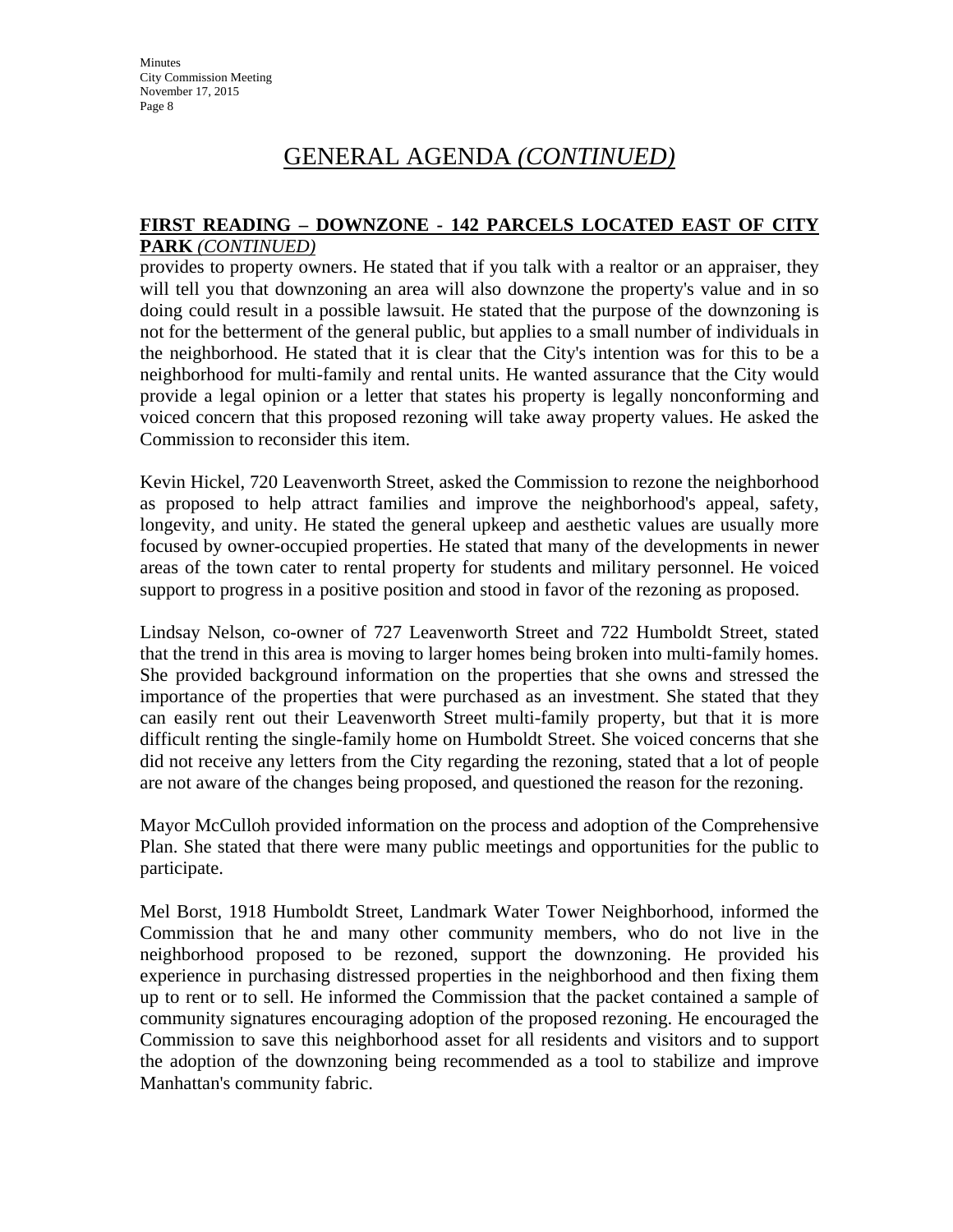#### **FIRST READING – DOWNZONE - 142 PARCELS LOCATED EAST OF CITY PARK** *(CONTINUED)*

David Zoeller, property owner of 831 Humboldt Street, informed the Commission that he has owned the property since 2008 and stated that his family also owns property at  $10<sup>th</sup>$ Street and Leavenworth Street since the 1960's. He said that if the proposed zoning goes through, his intention to build a larger, nicer building is going to be impossible to do. He voiced concern that his property values will go down and that he will not be able to sell his property for the price he wants. He informed the Commission that he turned in a protest petition in a timely manner to force the City Commission to have a super majority to pass this proposed ordinance and stated that the petition was determined by the City not to be valid and that the amount of time that it took the City to make that determination. He stated that the signatures on the petition are against the proposed rezoning, presented examples of signatures not being accepted, and asked if it was reasonable to not allow the signatures provided due to not signing them correctly. He asked the Commission to use their logic regarding the signatures on the petition and said the law has common sense behind it. He requested that if this rezoning were to pass, that it should have at least a super majority of the City Commission.

After comments and questions from the Commission, David Zoeller, property owner of 831 Humboldt Street, responded to questions from the Commission regarding the protest petition and his property. He stated that he did receive the rules for the protest petition and informed the Commission that people are busy and do not get paid when trying to get signatures. He informed the Commission that all they need is .9585 acres to make the protest petition valid and asked if this could be postponed to give him another 14 days to get all the signatures required because some of the owners were either out of state, out of town or had to work. He reiterated that he did not agree with the proposed downzoning, but stated that if it does go through with a super majority he would have to live with it.

Ron Fehr, City Manager, responded to questions from the Commission regarding the protest petition. He provided clarification on the proposed rezoning, the instructions provided for the protest petition, and the process for a protest petition.

Marianne Korten, 814 Osage Street, provided information on the number of building permits filed for higher density structures in the area. She urged the Commission to approve the proposed rezoning and did not want to see higher density in this neighborhood.

Betty Banner, 618 Osage Street, informed the Commission that they live in an historic house built in 1865 and voiced her support for the downzoning recommendation. She stated the need for affordable housing in Manhattan and the importance to have a balance between owner-occupied and rental units. She presented housing statistics in Manhattan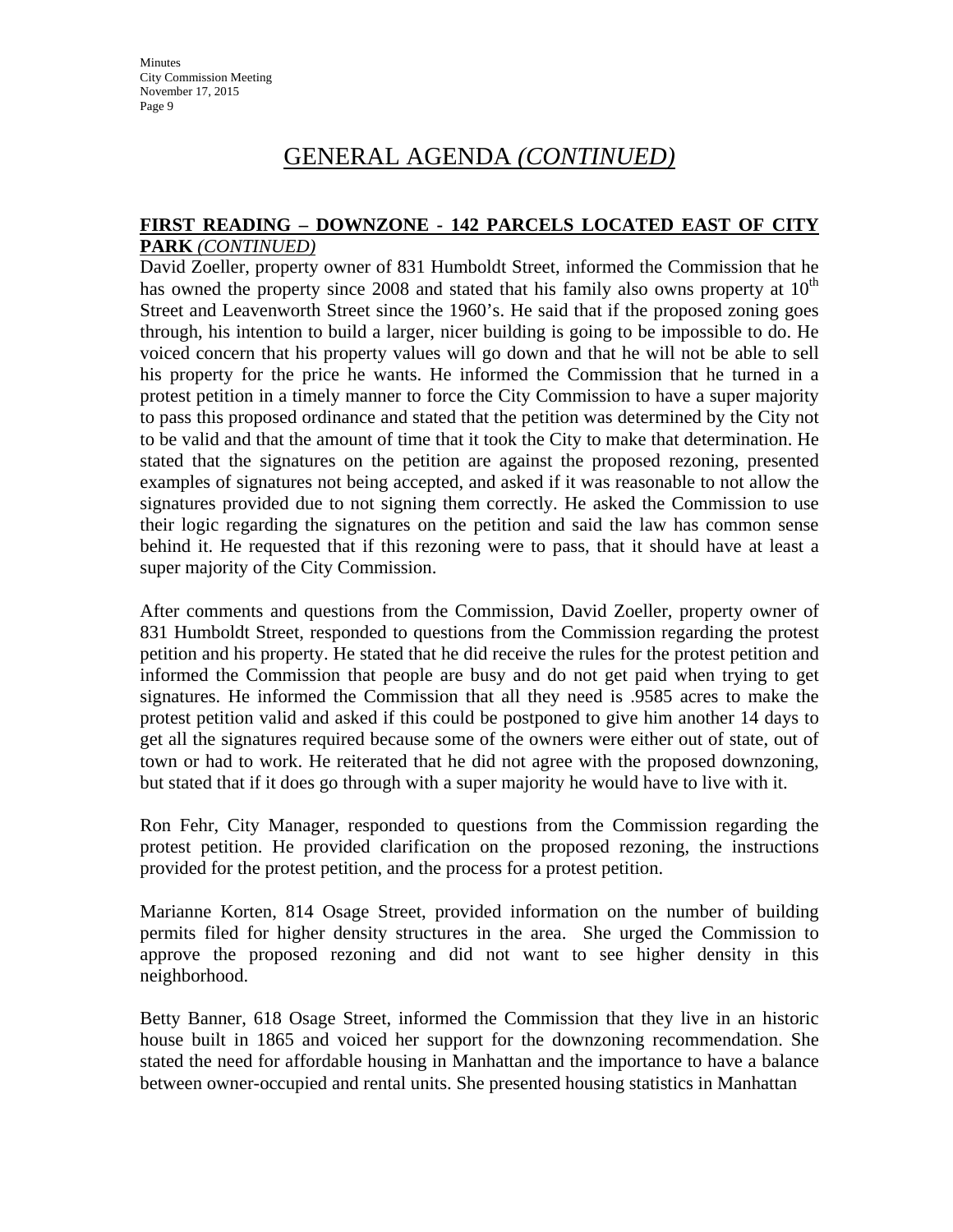### **FIRST READING – DOWNZONE - 142 PARCELS LOCATED EAST OF CITY PARK** *(CONTINUED)*

for owner-occupied properties and stated that Manhattan does not need more rental housing units in this area, but needs safe, affordable housing and that the area under consideration can meet that goal.

Phil Anderson, 1719 Fairchild Avenue, Board Member, Manhattan Urban Area Planning Board (MUAPB), informed the Commission that MUAPB considered and passed the item 5-0; however, he was not able to attend the meeting. He stated that if he would have been present, he would have supported the initiative. He provided examples of housing and the condition in the area recommended to be downzoned. He presented an example of a property he purchased on Osage Street, fixed the house up, lived in the house, and then later sold the property resulting in an improved property and a stronger property tax base. He stated that he supported the downzoning and urged the Commission to support the item.

Loren Pepperd, 1404 Oak Tree Place, stated that he served on Comprehensive Plan committee and was against the proposal for this area to be downzoned. He said that through the previous upzoning and lack of on-campus housing for students, the City encouraged investors to provide rentals for students. He provided examples that create difficulties when doing an appraisal for a property with a legal nonconforming use and the challenges that it creates with an underwriter. He also discussed the four life cycles associated with housing and highlighted the appraisal process. He stated that downzoning is actually a police action and takes value away from somebody's property right. He then responded to questions from the Commission regarding the appraisal form, the different approaches to conduct an appraisal, the use of grandfather letters from the City, and discussed the appreciation of property due to market driven conditions. He then responded to questions from the Commission.

Richard Hill, representing the landlords of Manhattan, 3513 Stagecoach Drive, informed the Commission that property values will continue to appreciate, but stated that downzoning this area will result in property values appreciating slower and will not be able to sell at the same value when the property is sold if the zoning changes.

James Seymour, 730 Osage Street, provided background information on the two properties that he owns and voiced concern that his signature was invalidated due to not meeting legal regulations to sign as required, when he is the property owner. He stated that his property is his future and his biggest investment for retirement. He asked the Commission to give the petitioners one more time to sign exactly as required and encouraged the Commission to not pass the proposed downzoning.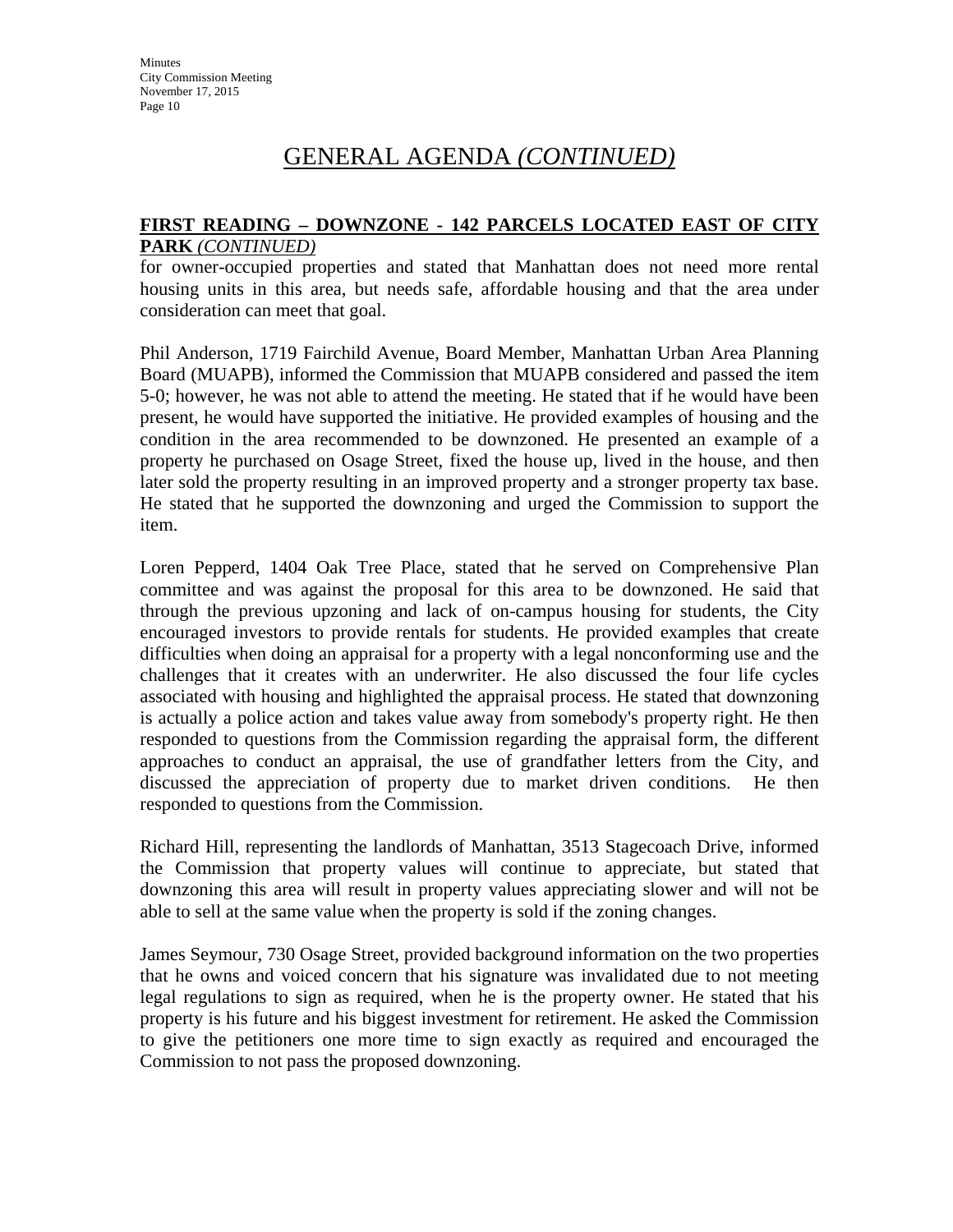#### **FIRST READING – DOWNZONE - 142 PARCELS LOCATED EAST OF CITY PARK** *(CONTINUED)*

Sara Fisher, 811 Osage Street, informed the Commission that she was in support of the item and appreciated the support from the community in favor of the rezoning. She identified those neighbors in the audience supporting the downzoning and stressed the importance of stability, faith and confidence in the investments made in the homes we live in. She stated that she attended all the Comprehensive Plan meetings throughout the process and said there were many opportunities for the public to attend those meetings.

Joe Knopp, 104 Oakwood Circle, informed the Commission that it is extremely easy to impose views outside the community. He stated that if the Commission decides to approve this item, then the Commission needs to provide a certificate of nonconforming use or an assurance to these property owners that have expressed their concerns. He suggested that the free market has a way of solving problems and establish what will meet the needs of the community. He requested that the item be returned back to the Manhattan Urban Area Planning Board and give direction on how to deal with changes and improvements made to these properties. He then responded to questions from the Commission.

Kathy Dzewaltowski, representing the Manhattan-Riley County Perseveration Alliance, 100 South Delaware, informed the Commission that they support the recommendation from the Manhattan Urban Area Planning Board and support preserving the neighborhood housing stock. She stated that there were multiple opportunities for public input during the Comprehensive Plan process.

Roger Seymour, 1181 Rock Springs Lane, property owner of 221 North Juliette, informed the Commission that his property was built in the 1920's as a tri-plex and may predate zoning in Manhattan. He provided information regarding several of the signatures submitted for the protest petition and requested that the Commission elect on its own a super majority to determine whether the petition is valid or not. He asked if any Commissioners own property in the downzoning area and stated that downzoning is taking value away from someone. He encouraged the Commission to look at ways to protect property owners if their properties will be nonconforming if downzoned and asked if the potential rezoning makes sense. He encouraged the Commission to consider the creation of a new zoning district for this area. He recommended that the Commission table the item and send back to City staff for evaluation and reach a palatable solution for all property owners in this area.

Jan Borst, 1918 Humboldt Street, discussed the community involvement associated with the Comprehensive Plan update and stressed the need to have a guide for the future. She said the current neighborhood provides a nice mix of housing, but there is a need for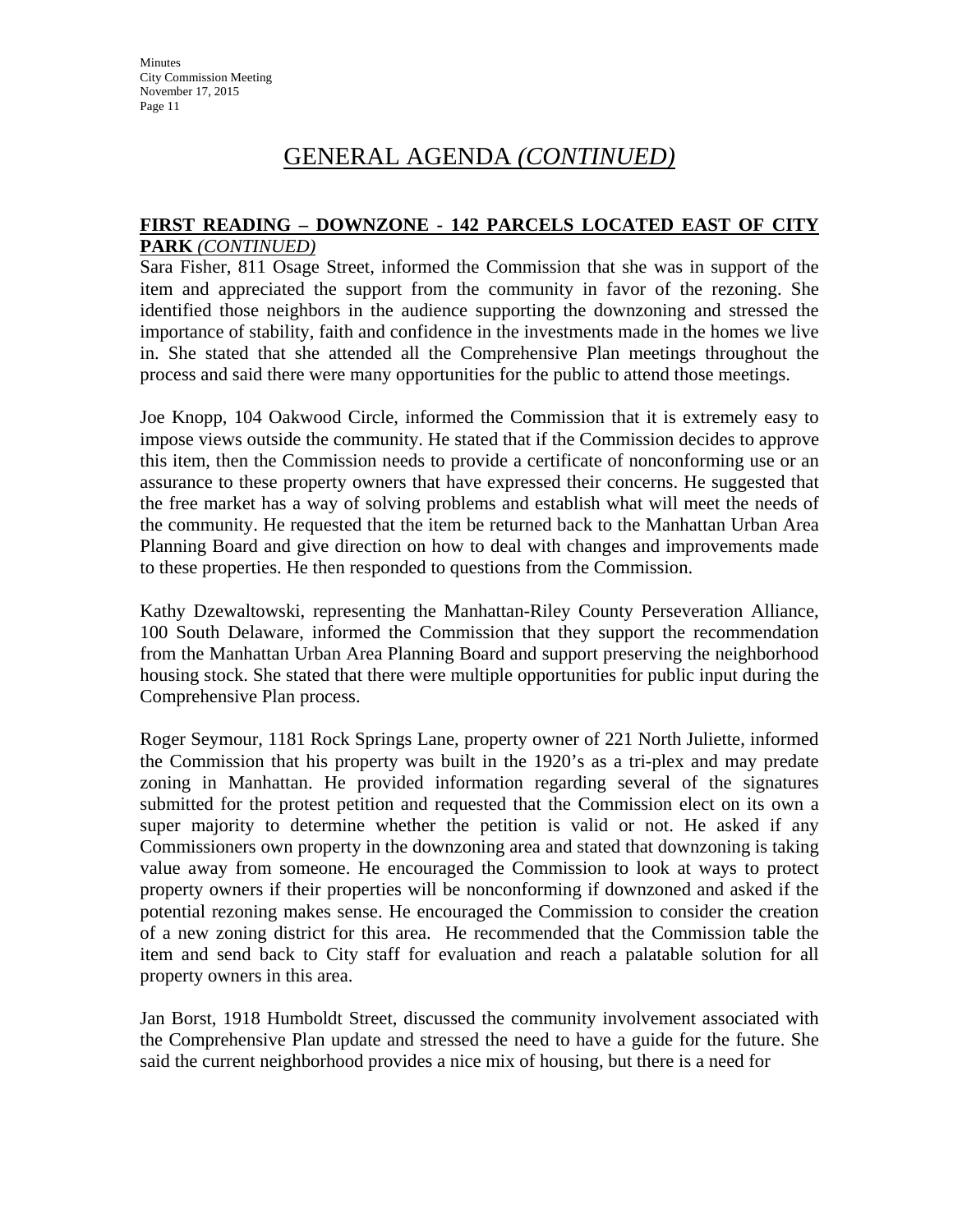#### **FIRST READING – DOWNZONE - 142 PARCELS LOCATED EAST OF CITY PARK** *(CONTINUED)*

stabilization for people wanting to invest in the neighborhood with some certainty. She discussed the hard work associated in housing if you want to make a profit and the difficulty with providing certificates of assurance. She highlighted important elements of the existing neighborhood and asked the Commission to consider this plan and move the item forward.

Chris Banner, 618 Osage Street, informed the Commission that his home is located close to the area being considered for downzoning. He voiced concern that leaving the zoning as it currently is will lead to further deterioration and destroy the character of the neighborhood. He encouraged the Commission to preserve our heritage and asked for adoption of the item.

Chuck Henderson, 2008 Somerset Square, recognized the concerns from the owneroccupied residents and from those owning rental property in the area being considered for rezoning. He asked that the Commission direct City staff to provide certificates to owners of nonconforming properties to be filed with their property deed. He informed the Commission that the petitioners of the protest petition have done so in good faith and understood the legal technicalities that have been raised. However, he stated that the protest petition was done in good faith and asked the Commission to delay moving forward until the petitioners have a second shot to get their T's crossed and their I's dotted and time to validate their signatures. He encouraged the Commission to take their time and minimize any impact or harm to the property owners and issue certificates of nonconforming status for the best possible solution for all concerned.

Hearing no other comments, Mayor McCulloh closed the public comments.

At 9:45 p.m., the Commission took a brief recess.

Commissioner Reddi stated that she appreciated the comments from both perspectives. She said there were some ideas about grandfathering letters or certificates and wanted more discussion on that topic and to discuss legal considerations. She stated that the Manhattan Urban Area Planning Board recommended approval of this item. She also stated that she was not aware of properties that have decreased in value in Manhattan and said that it has been quite the opposite in the past 20 years that she has lived here. She said an example of a similar area would be the previously downzoned area west of City Park.

Commissioner Butler stated that he was in favor of the Comprehensive Plan; however, he wanted to protect the property owners in this area that will be affected by the downzoning with a certificate of legally nonconforming use, or a certificate of legal noncompliance, or something similar to protect all property rights before he could support the item. He asked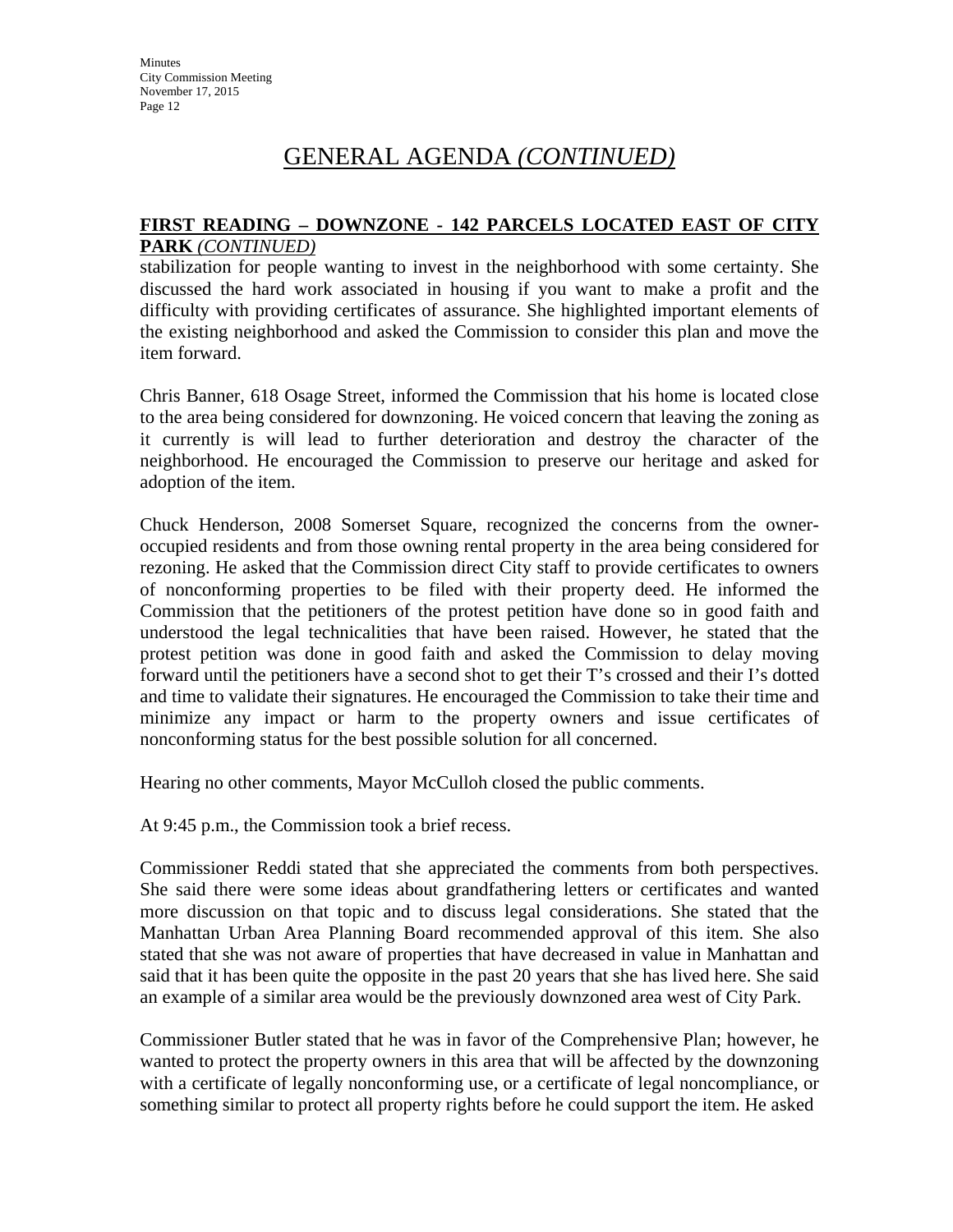### **FIRST READING – DOWNZONE - 142 PARCELS LOCATED EAST OF CITY PARK** *(CONTINUED)*

that the item be tabled until that is done. He stated that the intent of the zoning is to stop further conversion of homes in the area to multi-family properties, but everything in the area can stay as it currently is. He said we need to protect all of the property owners who have invested in this neighborhood.

Commissioner Morse stated that she was an active participant in the Comprehensive Land Use Plan process and said there has to be balance in the community and there have to be some tradeoffs. She discussed the upzonings and the high percentage of rentals in the community and stated that we are not growing single-family housing as fast as we are growing rental housing. She said that she was not in favor of City staff spending time notifying every property owner in the area and discussed a process to notify and record the status of each property and file documentation with the Register of Deeds Office. She stated that this neighborhood is a good candidate for this type of zoning and stabilization.

Commissioner Dodson stated that zoning control, next to providing services, is probably one of the most important things that city governments or municipal governments provide. He said that zoning provides a vision to guide the future of the city and without some kind of zoning control, you have absolute chaos. He discussed the high percentage of turnover rates with students at Kansas State University and soldiers at Fort Riley for the community. He also mentioned the current occupancy rates and new housing coming online, both on and off campus, and the dynamics of the free market. He stated that issuing a letter was interesting, but if not legally sufficient would be ill advised. He voiced his appreciation to those who spoke and to those who commented on the importance to retain quality, stability and character to certain parts of the city.

Mayor McCulloh provided examples of investment and revitalization that have occurred on the west side of City Park after the downzoning for both apartments and single-family homes. She stated that she did not think there should be concern that property values are going to diminish. She stated that at a later time, the Commission can perhaps discuss grandfather letters, legal considerations and the amount of staff time that would be needed.

Ron Fehr, City Manager, responded to questions from the Commission and explained the legal challenges with the verification process and ensuring the background history of a particular unit. He highlighted options for the Commission to consider that were suggested by the Manhattan Urban Area Planning Board. He stated that City staff could provide a proposal for the Commission to consider that addresses the issue.

Commissioner Butler stated that the motion needs to be contingent on creating a process to address the issue of legally nonconforming properties and wanted assurance that this would happen.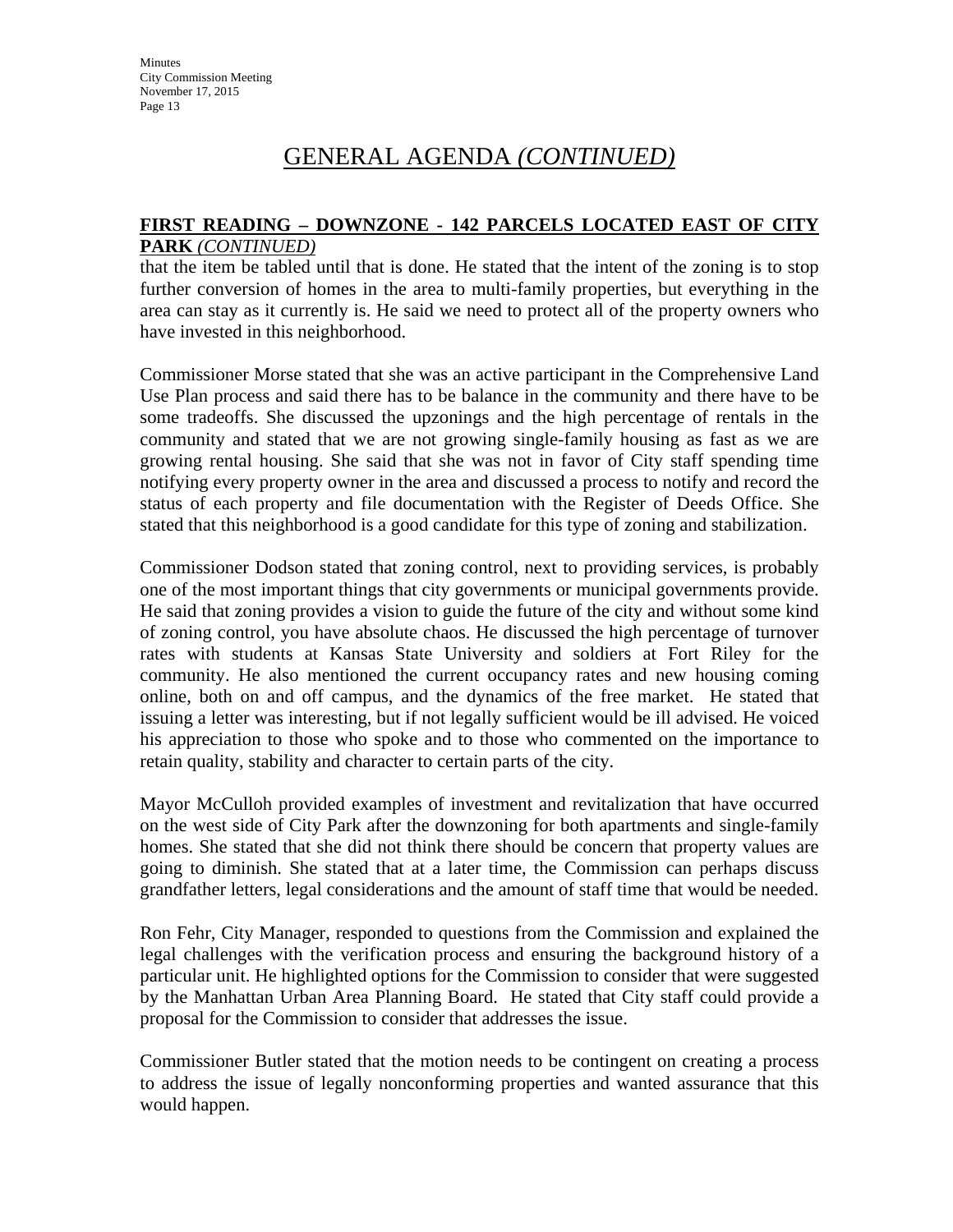### **FIRST READING – DOWNZONE - 142 PARCELS LOCATED EAST OF CITY PARK** *(CONTINUED)*

After discussion and comments from the Commission, Ron Fehr, City Manager, responded to questions from the Commission. He stated that it would be inappropriate to make this action contingent upon a process to address the issue of legally nonconforming properties, but informed the Commission that City staff would take a look at addressing the issue and provide a proposal for the Commission to consider.

Katie Jackson, Interim City Attorney, responded to questions from the Commission and provided clarification under the current zoning regulations and legal and enforcement opinions and considerations. She stated that the current definition of legally nonconforming is complex to determine whether or not a property was developed in compliance with the zoning and has remained in the same condition continuously. She informed the Commission that there are options to consider and can discuss the advantages, disadvantages and consequences of those options fairly soon if that is the desire of the Commission.

Ron Fehr, City Manager, informed the Commission that the draft ordinance lists the zoning history and provided additional clarification on the item.

After additional discussion and comments from the Commission, Commissioner Reddi moved to approve first reading of an ordinance rezoning 142 parcels, generally bounded by North  $11<sup>th</sup>$  Street on the west; North Juliette Avenue on the east; the alley north of Poyntz Avenue on the south; and on the north by Osage Street between North  $11<sup>th</sup>$  and North  $9<sup>th</sup>$  Streets, and the alley north of Osage Street between North  $9<sup>th</sup>$  Street and North Juliette Avenue, from R-M/TNO, Four-Family Residential District with Traditional Neighborhood Overlay District, to R-1/TNO, Single-Family Residential District with Traditional Neighborhood Overlay District, based on the findings in the Staff Report *(See Attachment No. 1)* and the recommendation of the Planning Board. Commissioner Morse seconded the motion.

Commissioner Butler stated that prior to second reading, he wanted progress made to address the issue of nonconforming properties or he would vote no on the item.

On a roll call vote, motion carried 5-0.

## **FIRST READING/ADDENDUM – ISSUE UP TO \$1,700,000.00 IN INDUSTRIAL REVENUE BONDS - GTM SPORTSWEAR**

Jason Hilgers, Deputy City Manager, presented an overview of the item. He highlighted the request from GTM Sportswear, discussed past contract compliance, and presented the financial analysis regarding the abatement and property tax revenue realized. He informed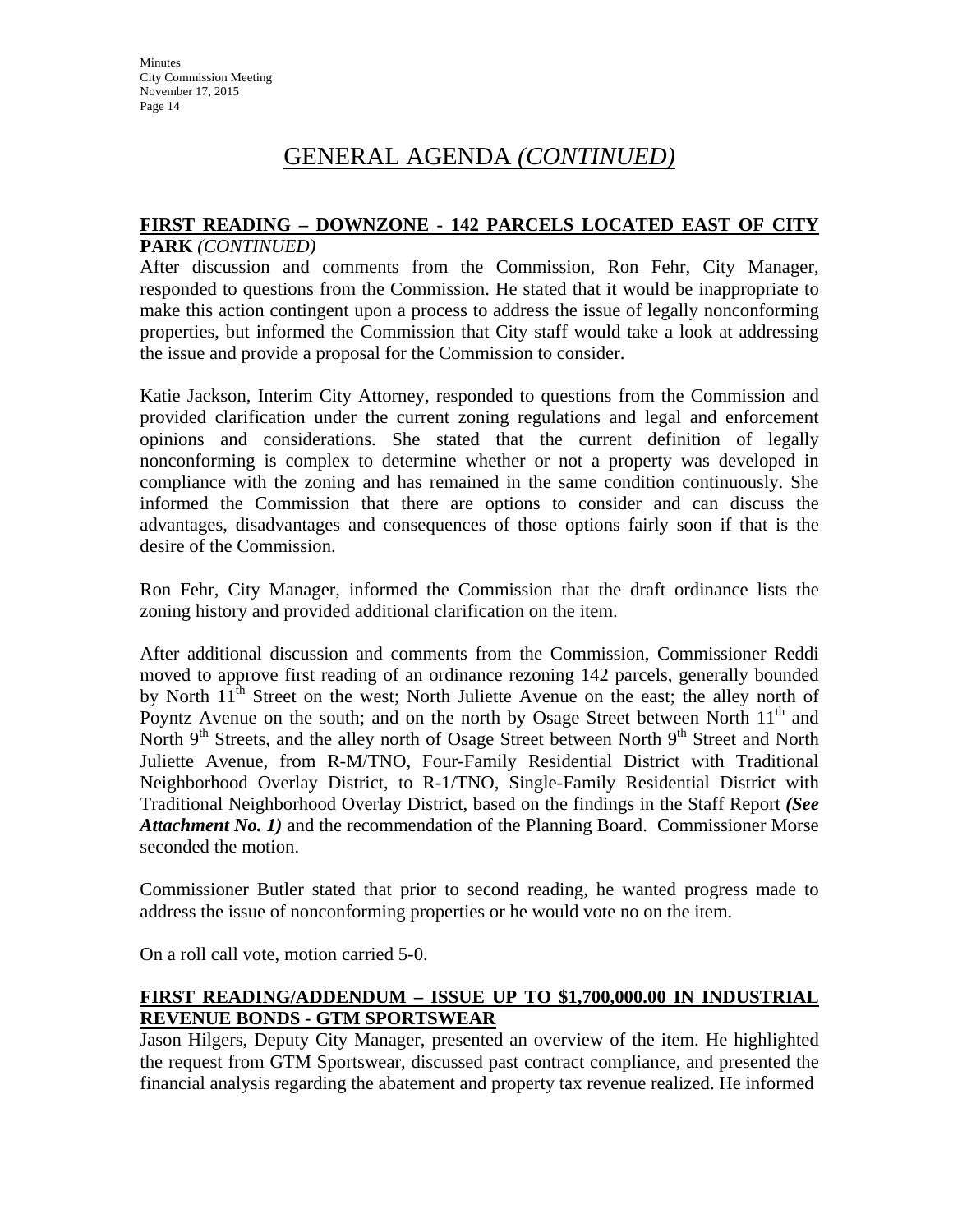### **FIRST READING/ADDENDUM – ISSUE UP TO \$1,700,000.00 IN INDUSTRIAL REVENUE BONDS - GTM SPORTSWEAR** *(CONTINUED)*

the Commission that an addendum to the Economic Development Agreement was negotiated with GTM that would extend the compliance reporting for an additional ten years to coincide with the abatement period with the Industrial Revenue Bonds. He then responded to questions from the Commission.

Mayor McCulloh opened the public comments.

Dave Dreiling, Owner, GTM Sportswear, informed the Commission that he was happy to answer any questions.

Hearing no other comments, Mayor McCulloh closed the public comments.

After comments from the Commission, Commissioner Butler moved to approve first reading of an ordinance issuing \$1.7 million in Industrial Revenue Bonds for GTM Sportswear, Inc., for the purpose of acquiring, constructing, expanding, and equipping the company's existing manufacturing facility located at 520 McCall Road; and authorize City Administration to finalize and the Mayor and City Clerk to execute an Addendum to Agreement extending the reporting period of GTM to coincide with the abatement. Commissioner Dodson seconded the motion. On a roll call vote, motion carried 5-0.

## **RECOMMEND PROJECTS TO THE UNIVERSITY - 2017 CITY/UNIVERSITY REQUEST**

Kiel Mangus, Assistant City Manager, presented an overview of the City-University Fund 2017 proposed projects from the City. He highlighted the history and purpose of the City-University Fund; the City-University Fund process; and presented additional information on the four projects being recommended by the City, including \$100,000.00 for North Manhattan Avenue, \$30,000.00 for Colbert Hills Special Assessment support, \$115,500.00 for the Sunset Avenue Corridor improvements, and \$75,000.00 for the Linear Trail extension. He then responded to questions from the Commission regarding the specific projects.

Rob Ott, Director of Public Works, provided additional information on the Sunset Avenue Corridor improvements being proposed and the pedestrian crossings. He then responded to questions from the Commission regarding pedestrian safety, sidewalk connectivity and right-of-way considerations.

Kiel Mangus, Assistant City Manager, provided additional information on the proposed Sunset Avenue improvements and updated the Commission on the North Manhattan Avenue improvements and funding request.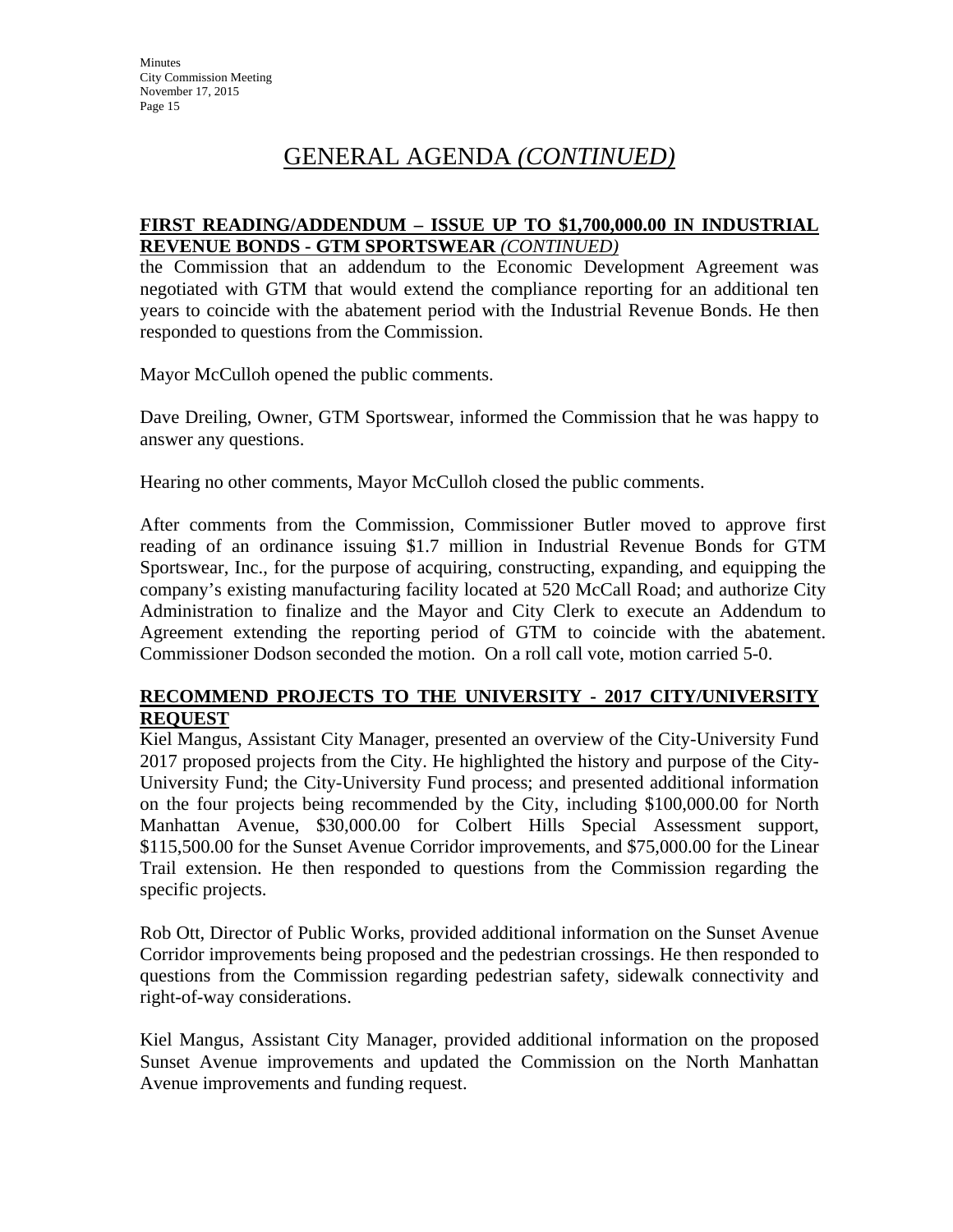Minutes City Commission Meeting November 17, 2015 Page 16

## GENERAL AGENDA (CONTINUED)

#### RECOMMEND PROJECTS TO THE UNIVERSITY - 2017 CITY/UNIVERSITY **REQUEST (CONTINUED)**

Ron Fehr, City Manager, provided additional information on the North Manhattan Avenue improvements and discussed future traffic growth considerations for the corridor.

Kiel Mangus, Assistant City Manager, responded to questions from the Commission regarding the process and timeline of the projects identified.

Mayor McCulloh opened the public comments.

Hearing no comments, Mayor McCulloh closed the public comments.

After discussion and comments from the Commission, Commissioner Morse moved to approve the recommendation of City projects totaling \$320,500.00 in the City/University Special Projects Fund to Kansas State University (See Attachment No. 2). Commissioner Butler seconded the motion. On a roll call vote, motion carried 5-0.

#### **ADJOURNMENT**

At 11:11 p.m., the Commission adjourned.

City Clerk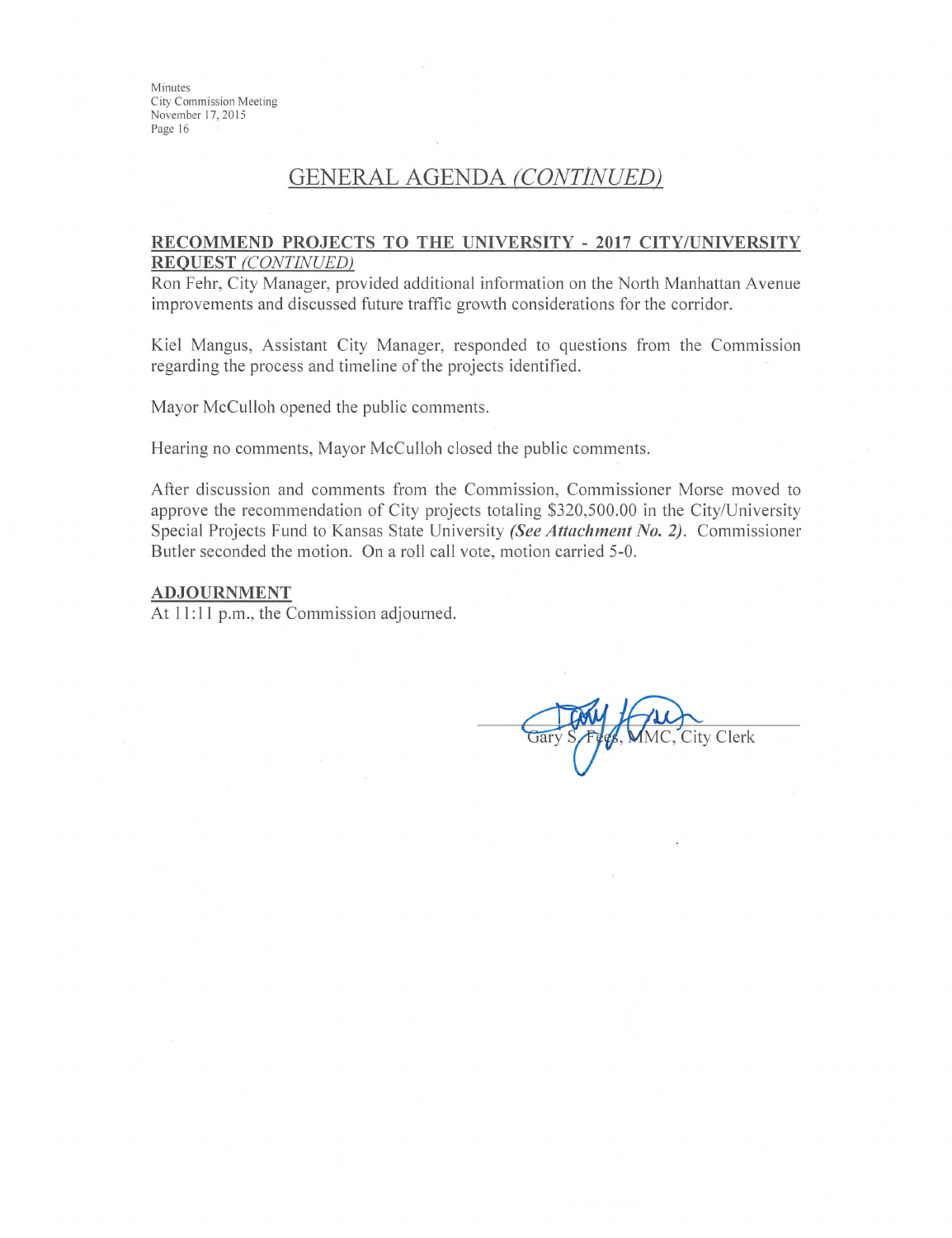## **STAFF REPORT East City Park Rezoning**

### **ON AN APPLICATION TO REZONE PROPERTY**

- **FROM:** R-M/TNO, Four-Family Residential District with Traditional Neighborhood Overlay District
- **TO**: R-1/TNO, Single-Family Residential District with Traditional Neighborhood Overlay District

**APPLICANT/OWNERS:** Manhattan Urban Area Planning Board on behalf of City of Manhattan

**ADDRESS:** 1101 Poyntz Avenue, Manhattan, KS 66502

LEGAL DESCRIPTION: Tracts of land located in Section 18, Township 10, Range 8 East of the Sixth Principal Meridian, in the City of Manhattan, Riley County, Kansas, described as: Lots 9-32, 36-56, 169-192, 212-216, 233-256, 259-272, 401-424, 429-440, Ward 4; and Jennifer's Addition, Lots A&B, in the City of Manhattan, Riley County, Kansas

**LOCATION:** The rezoning area is east of City Park located on approximately ten and one-half blocks generally bounded by North 11th Street on the west; North Juliette Avenue on the east; the alley north of Poyntz Avenue on the south; and on the north by Osage Street between N. 11th and N. 9th Streets, and the alley north of Osage Street between N. 9th Street and N. Juliette Avenue. The area consists of approximately 142 properties.

**AREA:** The total area of the rezoning site is approximately 26.3 acres.

**DATE OF NEIGHBORHOOD MEETING:** July 23, 2015 **DATE OF PUBLIC NOTICE PUBLICATION:** September 28, 2015 **DATE OF PUBLIC HEARING: PLANNING BOARD:** October 19, 2015 **CITY COMMISSION:** November 3, 2015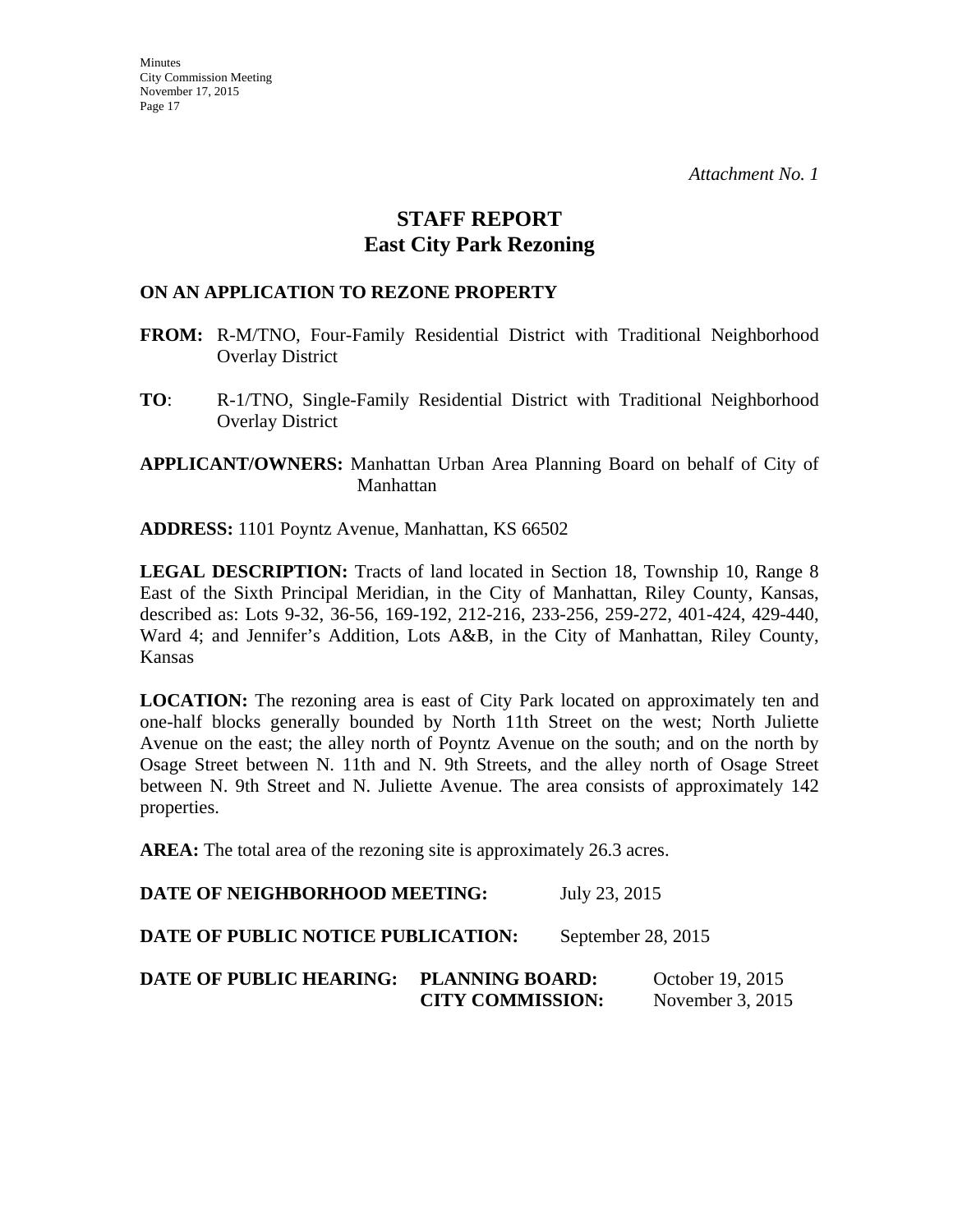### **THIRTEEN MATTERS TO BE CONSIDERED WHEN REZONING**

- **1. EXISTING USE:** The existing use of the rezone area east of City Park is a mix of single-family, duplex and multiple-family dwellings, with the First Presbyterian Church at 801 Leavenworth Street.
- **2. PHYSICAL AND ENVIRONMENTAL CHARACTERISTICS:** The rezoning area is generally flat with existing residential structures on ward lots with open yards, and mature trees. It is a traditional neighborhood grid street pattern with 400 foot by 315 foot blocks with alleyways running east and west through the blocks. Off-street parking for most properties is accessed mainly from alleyways. Sidewalks existing along both sides of all streets and are separated from the street by a landscaping strip.

### **3. SURROUNDING LAND USE AND ZONING:**

- **NORTH:** Single-family dwellings, duplexes and multiple-family dwellings; R-3/M-FRO, Multi-Family Residential with Multiple-Family Redevelopment Overlay District; and R-M/TNO, Four-Family Residential District with Traditional Neighborhood Overlay District
- **SOUTH:** Commercial, nonconforming gas station, some residences, offices, churches; C-1, Restricted Business District
- **EAST: N. Juliette Avenue,** Single-family dwellings, duplexes and multiple-family dwellings, offices, Woodrow Wilson Elementary; C-1, C-4, R-M/TNO

WEST: N. 11<sup>th</sup> Street, City Park

- **4. GENERAL NEIGHBORHOOD CHARACTER:** The surrounding neighborhood is a mix of single-family, duplex and multiple-family dwellings, offices and limited commercial uses with City Park directly west.
- **5. SUITABILITY OF SITE FOR USES UNDER CURRENT ZONING:** The rezoning site consists of 142 lots from 3,772 square feet to 22,747 square feet in size with an average lot size of 8,128 square feet. All but nine lots conform to the minimum lot size requirements for single-family detached and all but 11 lots conform to minimum lot size for uses as allowed in the R-M zone.

The area is currently subject to the TNO, Traditional Neighborhood Overlay District standards. While the area is generally suitable for land uses under the existing R-M District zoning, which allows up to a 4-pex on a minimum 9,000 sq. ft. lot, the neighborhood has generally not utilized this zoning since it was implemented in 1987.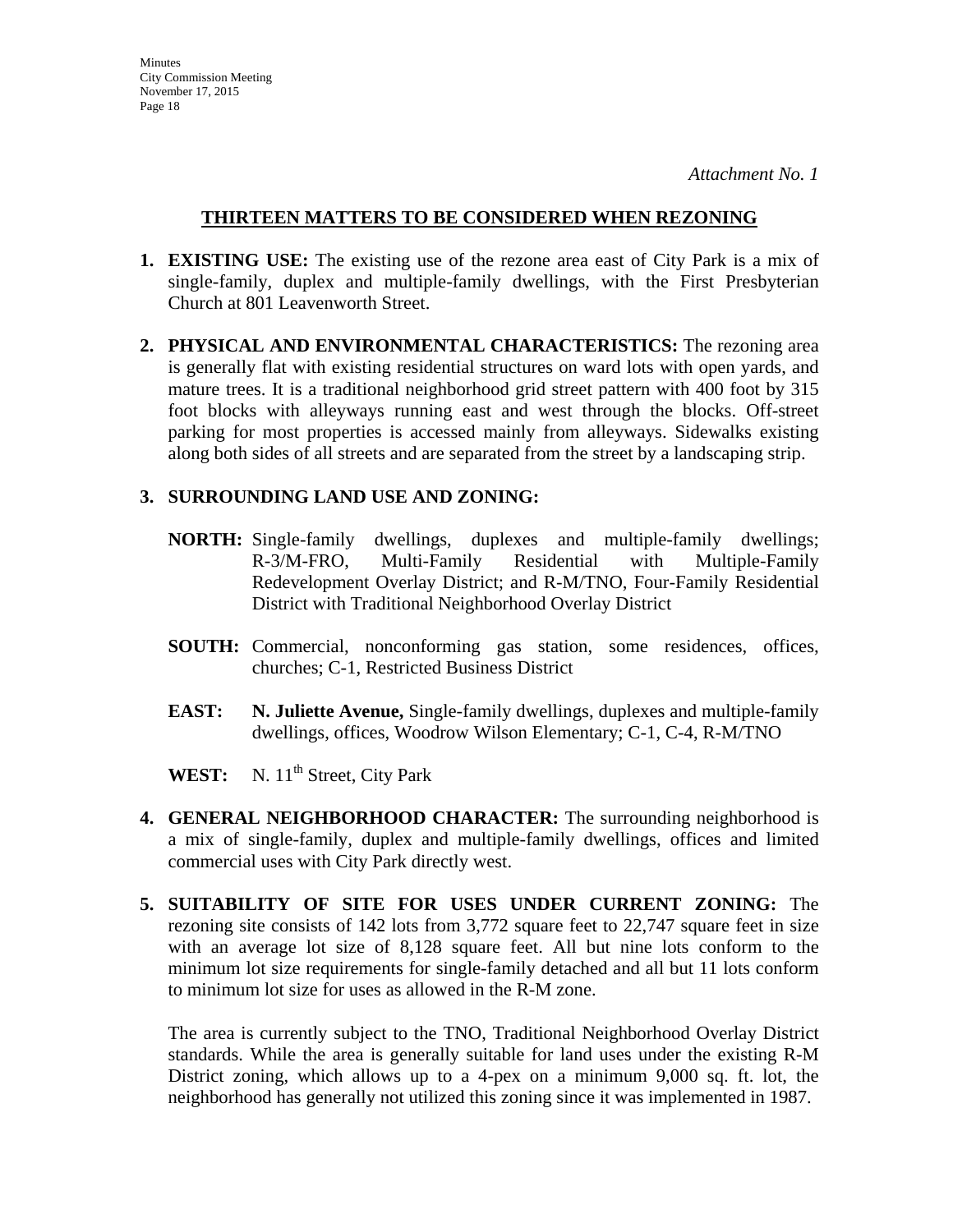**Minutes** City Commission Meeting November 17, 2015 Page 19

*Attachment No. 1* 

**6. COMPATIBILITY OF PROPOSED DISTRICT WITH NEARBY PROPERTIES AND EXTENT TO WHICH IT MAY HAVE DETRIMENTAL AFFECTS:** The Community Development Department analyzed current land uses, structure types and number of dwelling units in this R-M zoned neighborhood south of Bluemont Avenue as part of the Comprehensive Plan update. The purpose of this analysis was to identify those areas that still have a predominantly single-family character that could be stabilized and protected through down-zoning to the R-1 District. For each block US Census data was used to compare relevant factors such as ownership patterns, family structure and size. Housing conditions and neighborhood character were also analyzed to determine the area. In the proposed rezone area there are generally more family households, households with children under 18 and less population density than the neighborhood to the north.

The Traditional Neighborhood Overlay will remain in place with the rezone proposal and will not impact the nearby properties. Existing uses of nearby properties will not be adversely affected by the proposed R-1/TNO classification. The lower intensity of new residential uses established in the area under the proposed R-1, Single-Family Residential District, combined with the TNO District provisions for compatibility, should help to stabilize this area. This will help to reduce or eliminate potential impacts on the surrounding nearby properties.

At the Neighborhood Meeting conducted by the City on July 23, 2015, twenty-two owners and neighbors attended and discussed the rezone process, shortage of on-street parking, encroachment of higher density housing, property maintenance and nonconforming use regulations. It should be noted that Article VIII of the Manhattan Zoning Regulations addresses non-conformities and protects owner's rights to maintain legal non-conforming uses.

The proposed rezoning to the R-1 District with the TNO District will help to stabilize the existing single-family character for new infill residential buildings and additions or modifications to existing residential buildings and should help to increase homeowner reinvestments in the neighborhood by creating greater level of confidence through stabilization. The proposed rezoning should be compatible with the surrounding properties.

**7. CONFORMANCE WITH COMPREHENSIVE PLAN:** The Future Land Use Map of the recently updated and adopted 2015 Manhattan Urban Area Comprehensive Plan shows the area designated as RLM, Residential Low/Medium Density. This neighborhood was generally identified as an area to be down-zoned and stabilized during the 15-month pubic Comprehensive Plan update process. Policies of the RLM categories are below: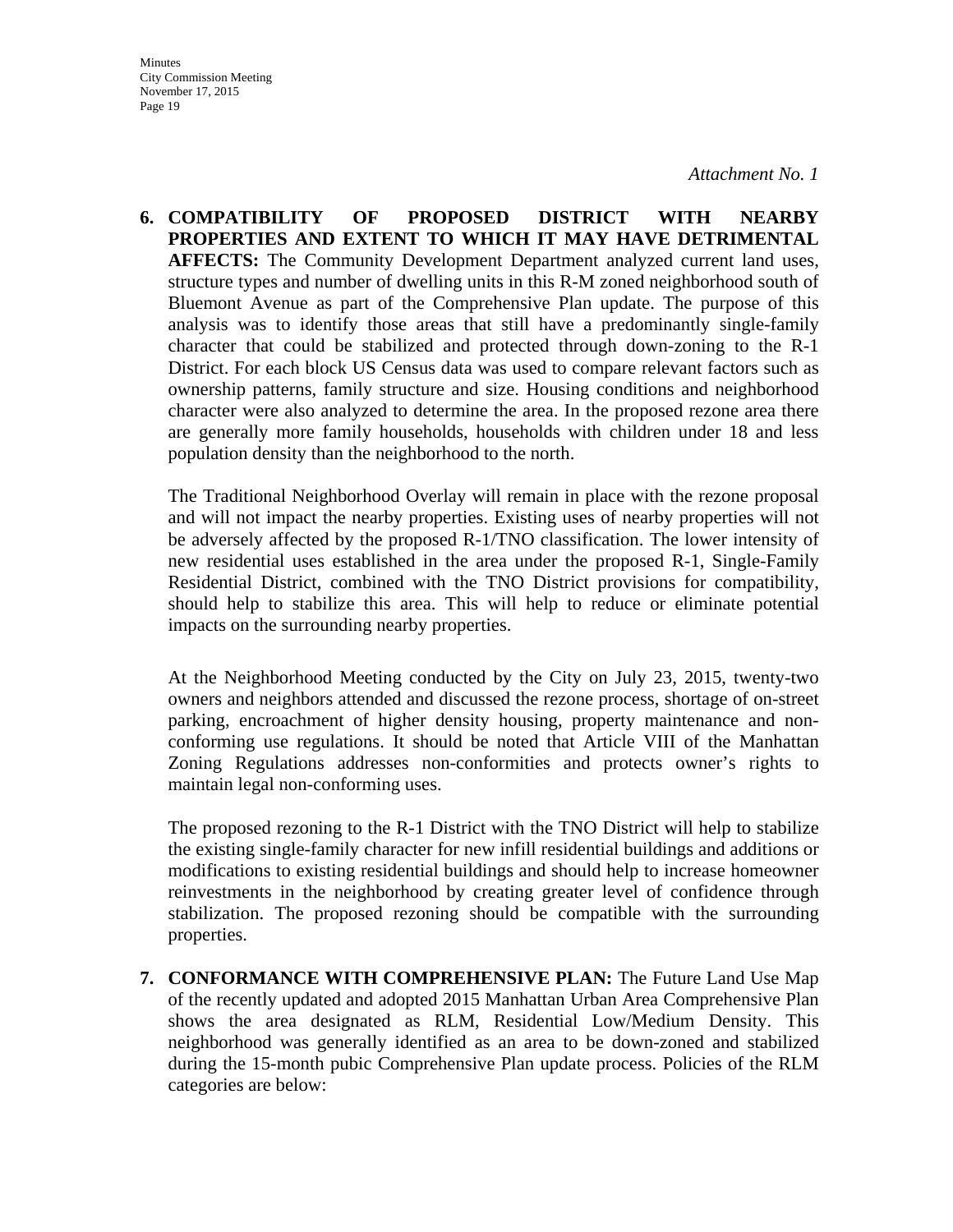### *RLM-1: Characteristics*

*The Residential Low to Medium Density designation incorporates a range of singlefamily, single-family attached, duplex, and town homes, and in appropriate cases include complementary neighborhood-scale supporting land uses, such as retail, service commercial, and office uses in a planned neighborhood setting, provided they conform with policies for Neighborhood Commercial Centers. Small-scale multiplefamily buildings and condominiums may be permissible as part of a planned unit development, or special mixed-use district, provided open space requirements are adequate to stay within desired densities.* 

## *RLM-2: Appropriate Density Range*

*Densities in the Residential Low to Medium Density designation range between less than one dwelling unit/acre up to 11 dwelling units per net acre.* 

### *RLM-3: Location*

*Residential Low to Medium Density neighborhoods typically should be located where they have convenient access to and are within walking distance to community facilities and services that will be needed by residents of the neighborhood, including parks, schools, shopping areas, transit and other community facilities. Where topographically feasible, neighborhoods should be bounded by major streets (arterials and/or collectors) with a direct connection to work, shopping, and recreational activities. The Residential Low to Medium Density designation includes most established neighborhoods outside of the core area as well as future residential growth areas to the west and east.* 

## *RLM-4: Variety of Housing Styles*

*To avoid monotonous streetscapes, the incorporation of a variety of architectural styles is strongly encouraged in all new development.* 

**DURING THE COMPREHENSIVE PLAN UPDATE PROCESS THE IMPACT OF MEDIUM AND HIGH DENSITY HOUSING ON EXISTING NEIGHBORHOODS WAS ADDRESSED BY MODIFYING THE LAND USE DESIGNATIONS EAST OF CITY PARK TO REFLECT THE NEED TO PRESERVE THE EXISTING SINGLE-FAMILY STRUCTURES, WHILE INCREASING HOUSING DENSITY CLOSER TO THE K-STATE CAMPUS. THE NEIGHBORHOOD EAST OF CITY PARK HAS A RANGE OF HOUSING TYPES SURROUNDED BY SUPPORTING LAND USES SUCH AS SCHOOLS, PARKS, CHURCHES AND COMMERCIAL SERVICES, AND MEETS THE COMPREHENSIVE PLAN RLM POLICIES FOR CHARACTER, DENSITY RANGE, LOCATION AND HOUSING STYLES.**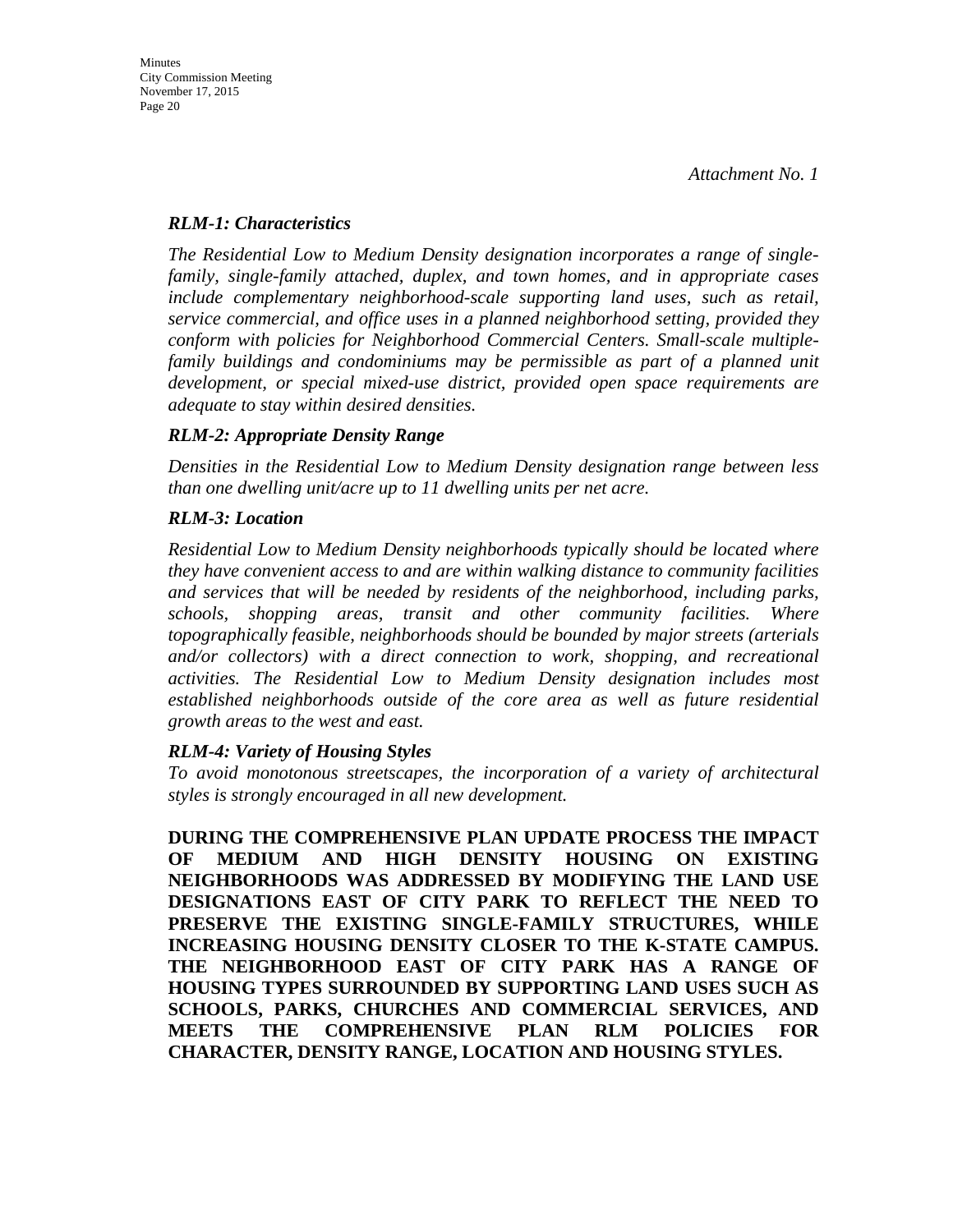**THE OLDER NEIGHBORHOODS PRESENT UNIQUE OPPORTUNITIES AND CHALLENGES FOR INFILL HOUSING AND REDEVELOPMENT, AS WELL AS STABILIZATION TO ADDRESS THE HOUSING NEEDS OF BOTH FAMILIES AND STUDENTS. THE COMPREHENSIVE PLAN IDENTIFIES THE TRADITIONAL NEIGHBORHOOD AREAS AS IMPORTANT LOCATIONS FOR HELPING TO ADDRESS SOME OF THE COMMUNITY'S HOUSING NEEDS. THESE AREAS ARE DESIRABLE DUE TO THEIR CENTRAL LOCATION IN THE COMMUNITY; THE LAND COSTS ARE GENERALLY LESS; AND THE INFRASTRUCTURE IS IN PLACE. THE LOWER ENTRY COSTS PRESENT OPPORTUNITIES FOR FAMILIES AND OTHERS WHO ARE LOOKING FOR MORE AFFORDABLE HOUSING OPTIONS. PROTECTING THE NEIGHBORHOOD CHARACTER THROUGH THE PROPOSED R-1/TNO REZONING WILL HELP ENSURE THAT THIS AREA IS STABILIZED, SO THAT FAMILIES FEEL COMFORTABLE LIVING AND INVESTING IN THIS AREA OF THE COMMUNITY.** 

**THE PROPOSED REZONING TO R**-1/TNO, Single-Family Residential District with Traditional Neighborhood Overlay **CONFORMS TO THE POLICIES OF THE 2015 M**anhattan Urban Area Comprehensive Plan and the Low/ Medium Density down-zone area generally identified on the Future Land Use map through the Comprehensive Plan update process. In addition, the rezoning implements one of the Action Plan items identified in Chapter 12, Table 10, to; "Finalize the boundary and down zone the residential area east of City Park identified on the Future Land Use map to facilitate increased stabilization of this neighborhood."

## **8. ZONING HISTORY AND LENGTH OF TIME VACANT AS ZONED:**

| $1925 - 1940$ : | A, First Dwelling House: One and Two Family Dwellings                                              |
|-----------------|----------------------------------------------------------------------------------------------------|
| $1940 - 1969$ : | B, Second Dwelling House: One and Two Family<br>Dwellings, and Apartment Houses                    |
| 1970 - 1987:    | R-3, Multiple-Family Residential District                                                          |
| $1987 - 2004$ : | R-M, Four-Family Residential District                                                              |
| 2004 - Present: | with<br>R-M/TNO,<br>Four-Family Residential<br>District<br><b>Traditional Neighborhood Overlay</b> |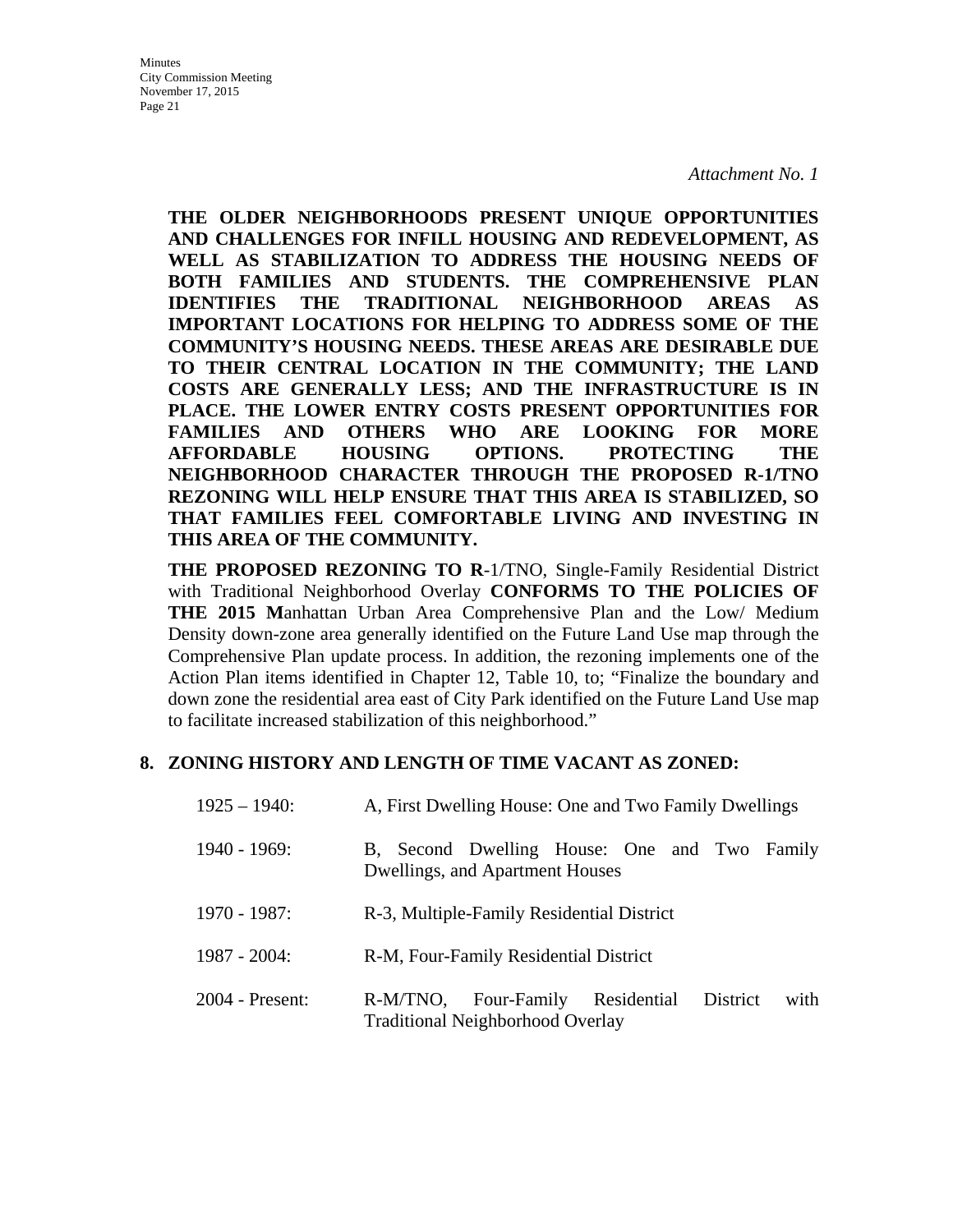### **9. CONSISTENCY WITH INTENT AND PURPOSE OF THE ZONING ORDINANCE:**

The intent and purpose of the Zoning Regulations is to protect the public health, safety, and general welfare; regulate the use of land and buildings within zoning districts to insure compatibility; and to protect property values.

The proposed R-1/TNO District is designed to provide a residential district at a density no greater than one dwelling unit per 6,500 square feet. This proposed classification will help to reduce the possible intensity of new construction in the area and help to stabilize and revitalize the predominantly single family character.

The existing TNO District will remain in conjunction with the underlying district to conserve the traditional character of this older neighborhood through its Compatibility Standards. The TNO District maintains most of the requirements of the underlying zoning district and adds the Compatibility Standards, specifically designed to address the issues unique to the older neighborhoods of Manhattan. The Compatibility Standards require that new infill residential buildings, and additions or modifications to existing residential buildings, incorporate basic design and site layout elements characteristic of homes in the traditional neighborhoods.

Nonconforming Uses: Article VIII of the Zoning Regulations addresses nonconforming uses. Section 8-405 (E) provides for reconstruction of legally existing nonconforming residential properties as follows:

"When any residential dwelling, or dwellings, located in a residential district are legally nonconforming and are damaged or destroyed by any means, other than the willful act of the owner, such structure may be restored so that such use may continue if a building permit is issued and restoration is begun within one (1) year of the damage, is diligently pursued to completion, and no greater number of living units are provided than existed prior to the damage and no greater nonconformity exists than existed prior to the damage."

Article VIII also addresses issues such as normal maintenance and repair, and modifications other than normal maintenance and repair, such as expansion of the dwelling or modernization of the building. Normal maintenance and incidental repair of a structure, which does not expand, enlarge or increase the degree of the legal nonconformity, are allowed. Normal maintenance and incidental repair of a structure may include the replacement, installation or relocation of nonbearing walls, nonbearing partitions, fixtures, wiring or plumbing.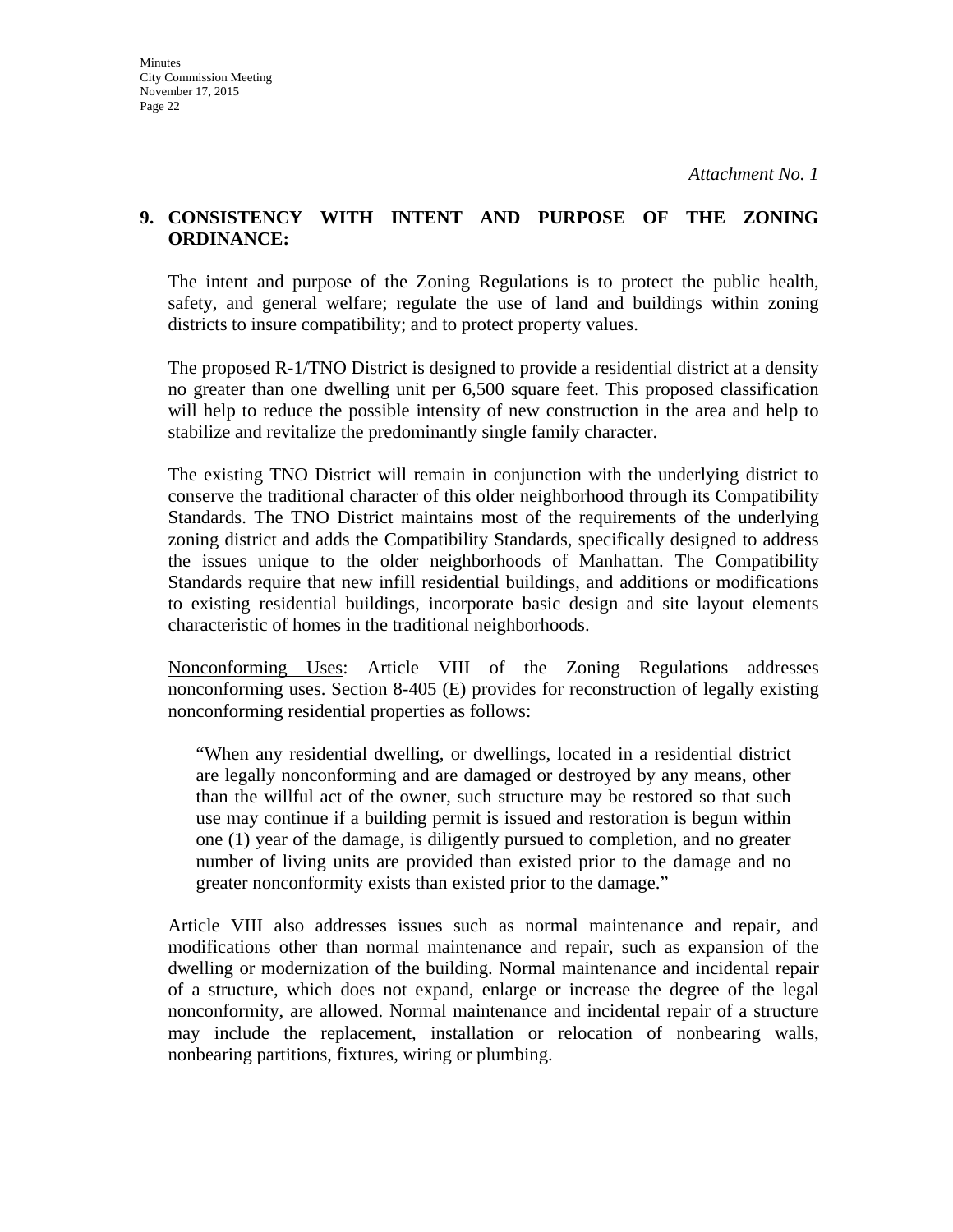In addition, as per Section 8-501, any legally nonconforming use can utilize the Conditional Use process to apply to modify the nonconforming use, through the public hearing process with the Board of Zoning Appeals.

The proposed rezoning is consistent with the intent of the Zoning Regulations.

## **10. RELATIVE GAIN TO THE PUBLIC HEALTH, SAFETY AND WELFARE THAT DENIAL OF THE REQUEST WOULD ACCOMPLISH, COMPARED WITH THE HARDSHIP IMPOSED UPON THE APPLICANT:**

Through the Manhattan Urban Area Comprehensive Plan update process, the analysis and extensive public discussion concluded that the benefits of this down-zoning could have positive impact on neighborhood stabilization, similar to the 2004 down-zoning on the west side of City Park. Since the 2004 down-zoning west of City Park, that neighborhood has seen significant reinvestment and the property owner occupancy rate is 43%. In contrast, on the east side of City Park in the R-M District the owner occupancy rate is 28%. This low ownership rate combined with uncertainty presented by the R-M District, may be preventing reinvestment east of City Park where there was only four new structures and six building conversions from 2003 to 2014.

Denial of this rezoning proposal would realize no relative gain to the public health, safety and welfare. The intent of the rezoning to the proposed R-1/TNO classification is to stabilize and strengthen the lower intensity single-family and traditional neighborhood characteristics of this area, and to reduce uncertainty and the potential development intensity from what is possible under the current R-M District zoning. Denial of the request would likely promote continued destabilization of this area.

## **11. ADEQUACY OF PUBLIC FACILITIES AND SERVICES:**

Adequate public streets, sanitary sewer and water are available to serve the area. There are sidewalks throughout the area. Public alleys are available for access for off-street parking to serve most of the area. No public improvements are required as a part of the rezoning.

The proposed rezoning would limit potential future intensification, which will ensure continued long-term adequacy of public facilities and services.

## **12. OTHER APPLICABLE FACTORS:** None

**13. STAFF COMMENTS:** This down-zoning implements one of the Action Plan items listed in Chapter 12 in the recent update of the Comprehensive Plan, to stabilize and reduce the potential density in this neighborhood to help encourage homeowner reinvestment. City Administration recommends approval of the proposed rezoning,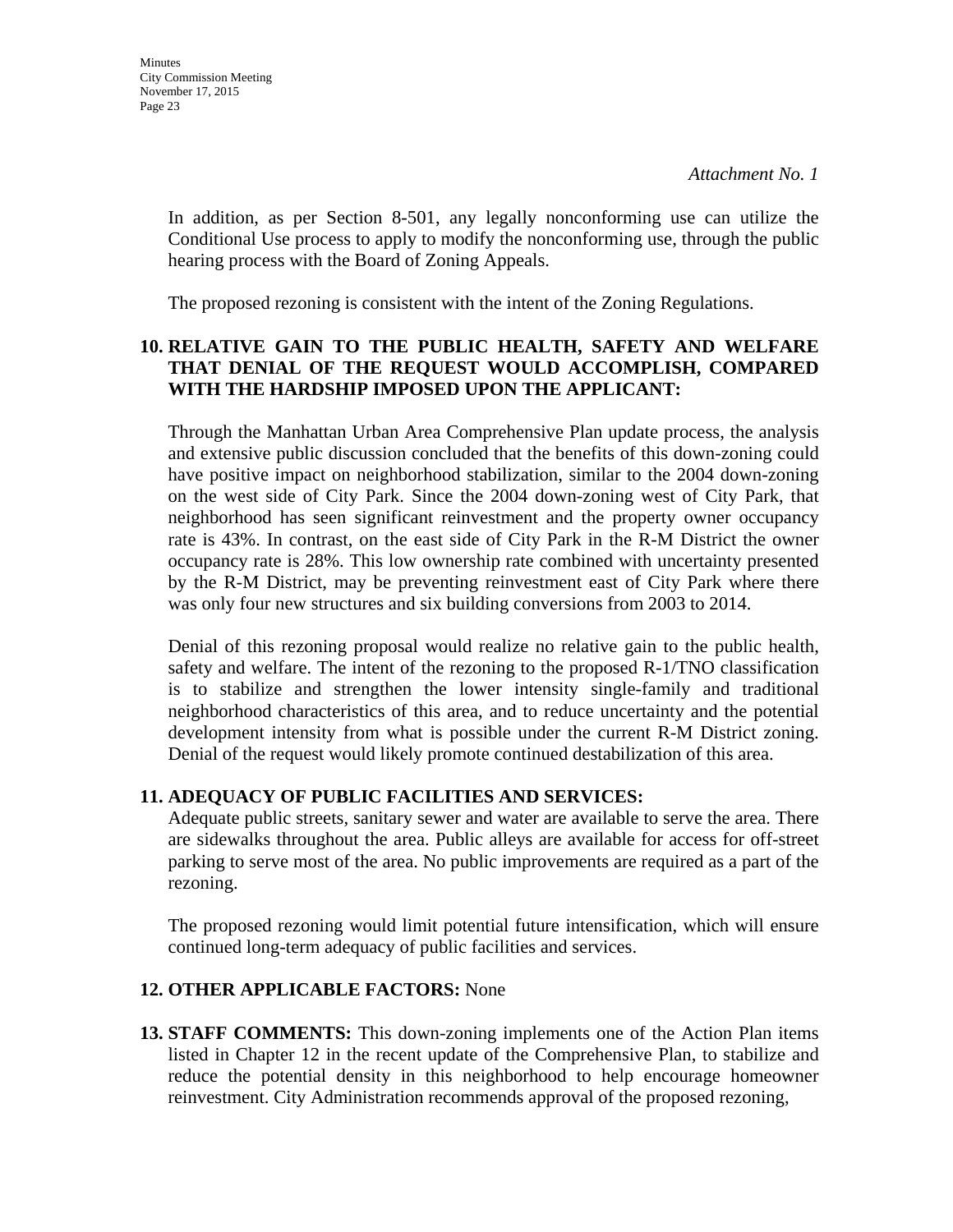**Minutes** City Commission Meeting November 17, 2015 Page 24

### *Attachment No. 1*

from R-M/TNO Four-Family Residential District with the Traditional Neighborhood Overlay District to R-1/TNO, Single-Family Residential District with the Traditional Neighborhood Overlay, based on the findings in the Staff Report. The area consists of 142 parcels located east of City Park on approximately ten and one-half blocks generally bounded by North 11th Street on the west; North Juliette Avenue on the east; the alley north of Poyntz Avenue on the south; and on the north by Osage Street between N. 11th and N. 9th Streets, and the alley north of Osage Street between N. 9th Street and N. Juliette Avenue.

## **ALTERNATIVES:**

- 1. Recommend approval of the proposed rezoning of 142 parcels located east of City Park on approximately ten and one-half blocks, generally bounded by North 11th Street on the west; North Juliette Avenue on the east; the alley north of Poyntz Avenue on the south; and on the north by Osage Street between N. 11th and N. 9th Streets, and the alley north of Osage Street between N. 9th Street and N. Juliette Avenue, based on the findings in the Staff Report.
- 2. Recommend denial of the proposed rezoning, stating the specific reasons for denial.
- 3. Table the proposed rezoning to a specific date, for specifically stated reasons and provide further direction to City Administration.

### **POSSIBLE MOTION:**

The Manhattan Urban Area Planning Board recommends approval of the proposed rezoning of 142 parcels located east of City Park on approximately ten and one-half blocks generally bounded by North 11th Street on the west; North Juliette Avenue on the east; the alley north of Poyntz Avenue on the south; and on the north by Osage Street between N. 11th and N. 9th Streets, and the alley north of Osage Street between N. 9th Street and N. Juliette Avenue, from R-M/TNO Four-Family Residential District with the Traditional Neighborhood Overlay District to R-1/TNO, Single-Family Residential District with the Traditional Neighborhood Overlay, based on the findings in the Staff Report.

**PREPARED BY:** Lance Evans, AICP, Senior Planner

**DATE:** October 14, 2015

LE/EC 15024}SR}EastCityParkRezone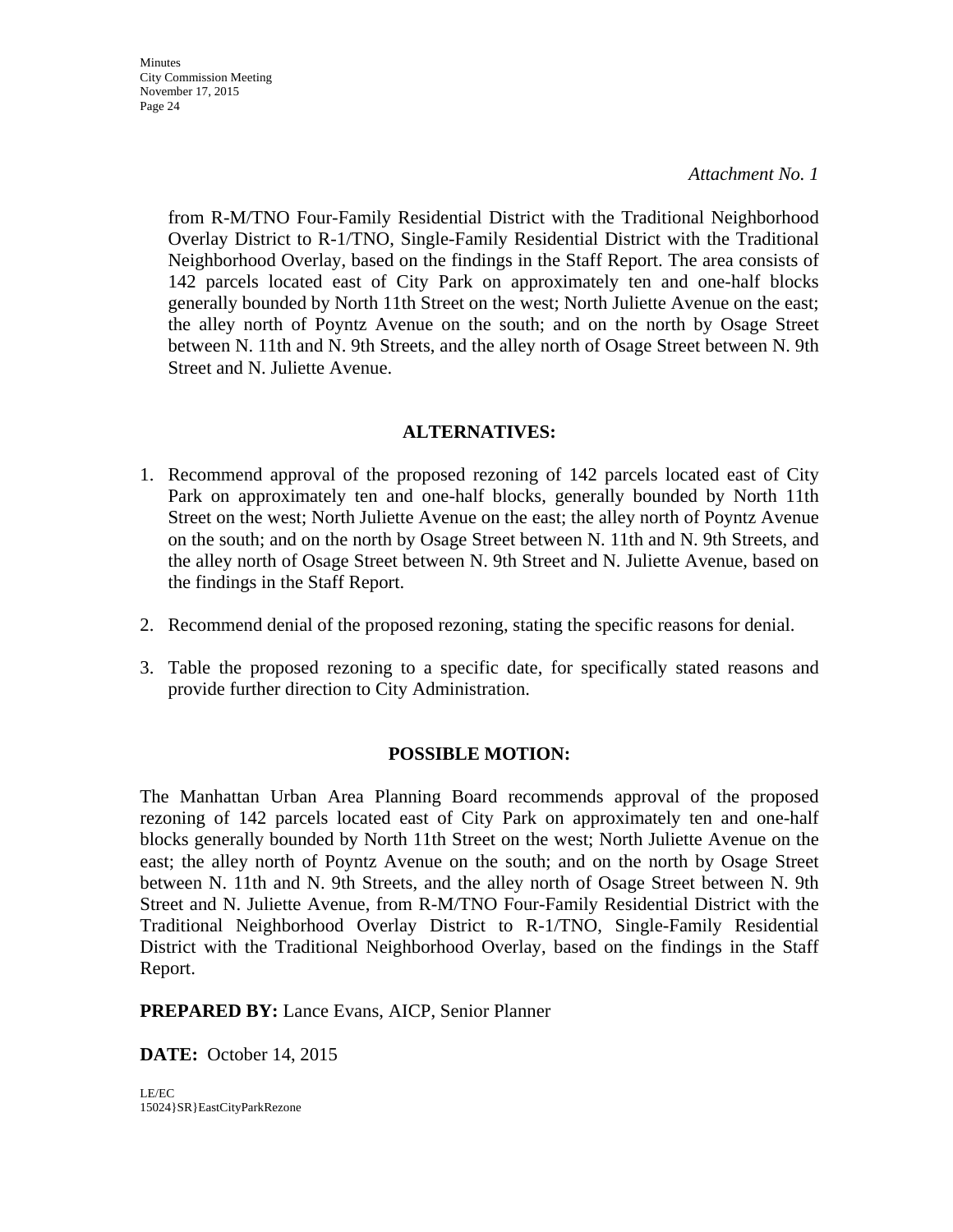**Minutes** City Commission Meeting November 17, 2015 Page 25

For the 2017 year, staff has reviewed five projects and recommended four projects be submitted to Kansas State University. Staff recommends:

#### **North Manhattan Avenue Improvements (Year 2 of 3)**

This is the second year of a three year funding request. This project converts the northern portion of North Manhattan Avenue from an old rural roadway design into an urban roadway design to include new curb and gutter, storm sewer, sidewalk, grading, new traffic signal, retaining walls, adding a center turn lane, and other miscellaneous items to make a completed operational roadway. The project addresses existing and growing traffic demand in this corridor that has created safety, capacity issues on this network. A separated pedestrian/bicycle path will continue to be a part of the transportation network.………….....…………………………………..\$100,000

#### **Colbert Hills Special Assessment Support (Year 2 of 3)**

This is the second year of a three year funding request. Assist in payment of special assessment tax funding associated with the construction of Grand Mere Parkway..............................................................................................................\$30,000

#### **Sunset Avenue Corridor Improvements**

This project includes multiple pedestrian and traffic control improvements along the Sunset Avenue Corridor from Anderson Avenue to Claflin Road. This corridor is growing in population and traffic with the completion of the new Wefald Hall and the recent upzoning of the Hunting Avenue and Sunset Avenue area. The north-south street is a main corridor for pedestrian traffic. Improvements include a new pedestrian crossing, some new sidewalk, and some improved medians from the dorm area to Lafene Health Center. Two new pedestrian crossings and some completed sidewalk at Platt Street and Sunset Avenue and a new crossing at Hunting Avenue are included. Also includes approximately 265 linear feet of sidewalk connecting from the KSU parking lot to Anderson Avenue........................................................\$115,500

#### **Linear Trail Extension (Marlatt Avenue and Denison Avenue)**

This project installs a new multi-use trail along the west side of Denison Avenue, extending from Marlatt Avenue to Kimball Avenue. This proposed multi-use trail would be a paved 10-foot-wide path that would accommodate pedestrians, bicyclists, and other alternative modes of transportation. This northern campus edge corridor is experiencing heavy growth, and will continue to grow as National Bio and Agro Defense Facility (NBAF) is completed in the area. The city is planning on applying for a grant through KDOT in conjunction with Riley County and KSU for street improvements along Denison Avnue from Marlatt Avenue to Kimball Avenue. This cost will help be part of the match for the grant ……….………………...........\$75,000